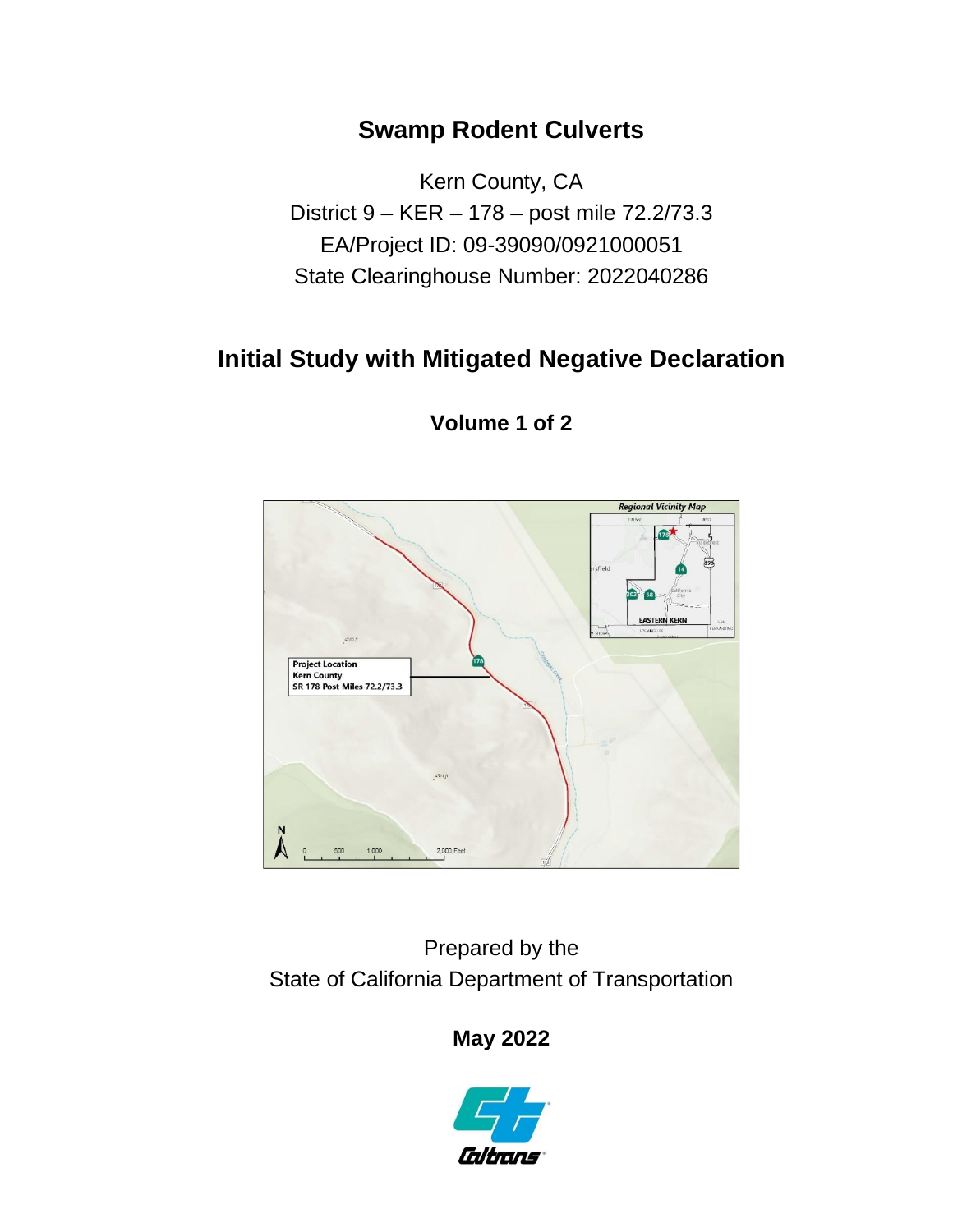# **General Information About This Document**

Document prepared by: Kristopher Bason, Environmental Scientist

The Initial Study circulated to the public for 31 days between April 15, 2022 and May 15, 2022. Comments received during this period are included in Appendix B. Elsewhere, language has been added throughout the document to indicate where a change has been made since the circulation of the draft environmental document. Minor editorial changes and clarifications have not been so indicated.

For individuals with sensory disabilities, this document can be made available in Braille, in large print, on audiocassette, or on computer disk. To obtain a copy in one of these alternate formats, please write to or call Caltrans, Attention: Kristopher Bason, District 9 Environmental Scientist, California Department of Transportation, 500 South Main Street, Bishop, California 93514; 760-784-4056 (Voice), or use the California Relay Service 1-800-735-2929 (TTY), 1-800-735-2929 (Voice), or 711.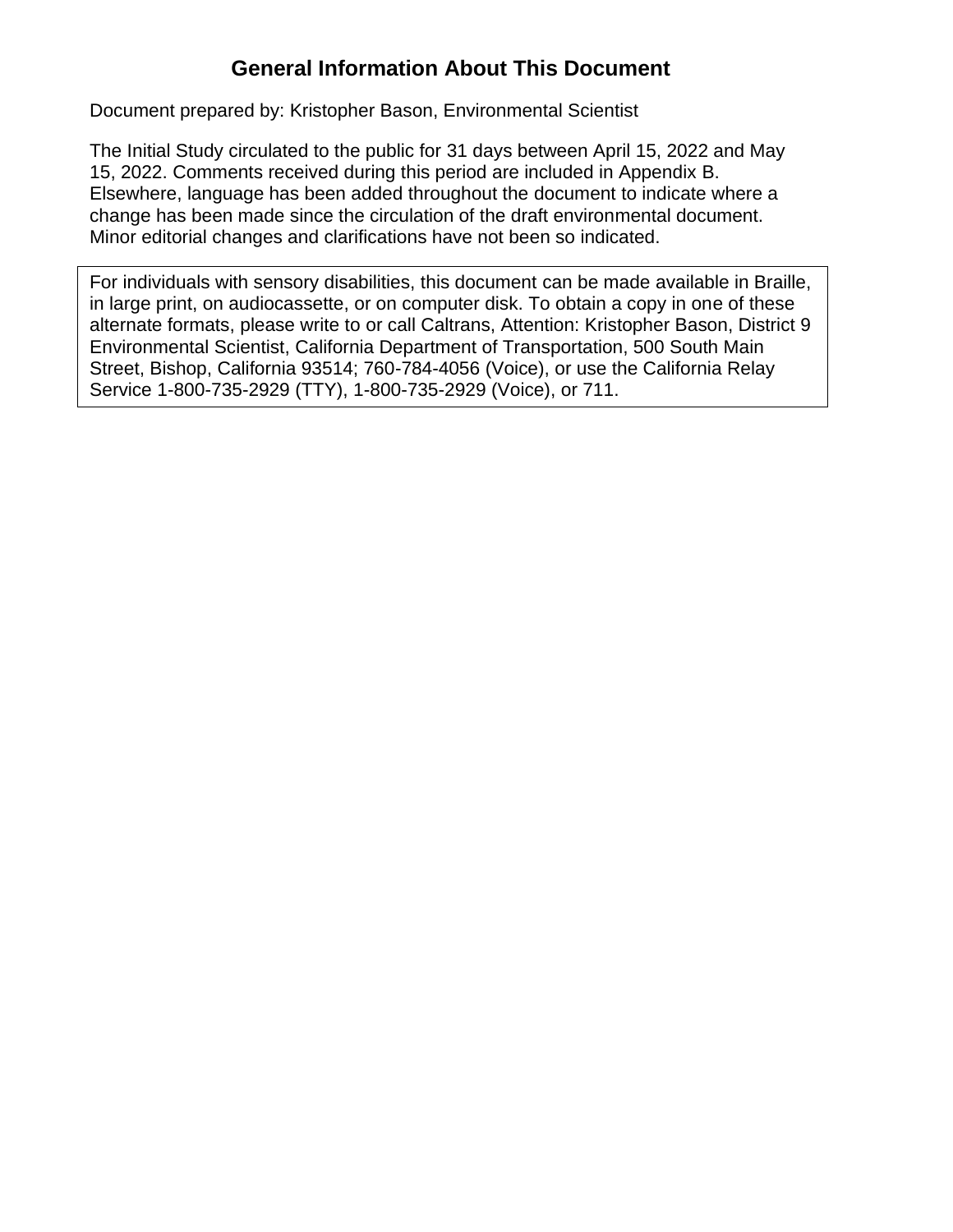State Clearinghouse Number: 2022040286 09-KER-178-72.2/73.3 EA/Project ID: 09-39090/0921000051

Replace two culverts along a portion of State Route 178 in Kern County near Onyx at postmile 72.70 and postmile 72.79

### **INITIAL STUDY with Mitigated Negative Declaration**

Submitted Pursuant to: (State) Division 13, California Public Resources Code

# THE STATE OF CALIFORNIA Department of Transportation

and

Responsible Agencies: California Department of Fish and Wildlife, and United States Army Corp of Engineers

KistenHelton

Kirsten Helton Deputy District Director, Planning and Environmental California Department of Transportation District 9 CEQA Lead Agency

5/17/2022

Date

The following individual can be contacted for more information about this document:

Kristopher Bason, District 9 Environmental Scientist 500 S. Main Street, Bishop, CA 93514 Kristopher.Bason@dot.ca.gov (760) 784 – 4056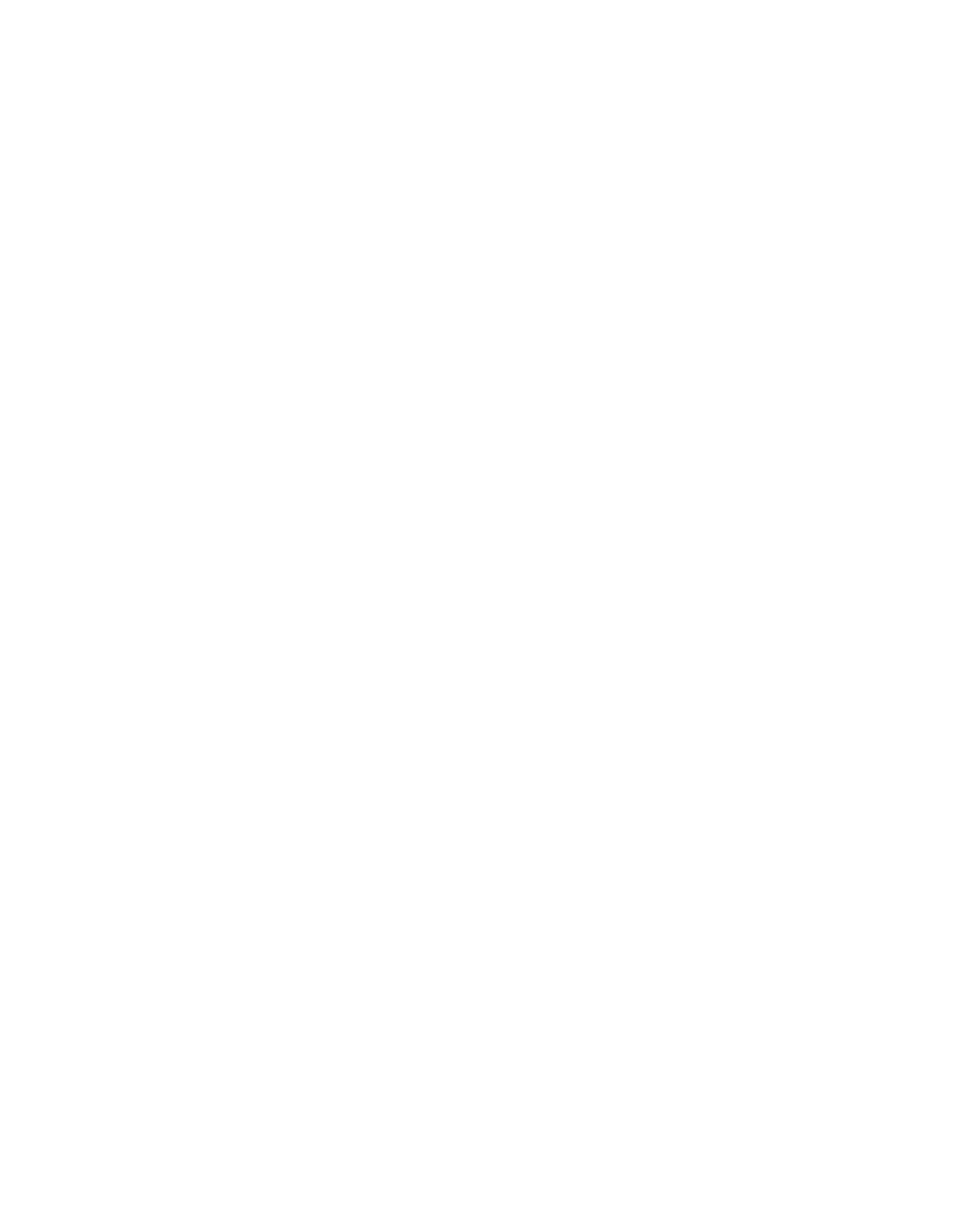

#### **Mitigated Negative Declaration**

Pursuant to: Division 13, Public Resources Code

<span id="page-4-0"></span>**State Clearinghouse Number:** 2022040286 **District-County-Route-Post Mile:** 09-KER-178-72.2/73.3 **EA/Project Number:** 09-39090/0921000051

#### **Project Description**

The California Department of Transportation (Caltrans) proposes to replace two culverts along a portion of State Route 178 near Onyx at postmile 72.70 and postmile 72.79.

#### **Determination**

An Initial Study has been prepared by Caltrans, District 9. On the basis of this study, it is determined that the action with the incorporation of the identified mitigation measures will not have a significant effect on the environment for the following reasons:

- The project would have no impacts to Aesthetics, Agriculture and Forest Resources, Air Quality, Cultural Resources, Energy, Geology and Soils, Hazards and Hazardous Materials, Hydrology and Water Quality, Land Use and Planning, Mineral Resources, Noise, Population and Housing, Public Services, Recreation, Transportation, Tribal Cultural Resources, Utilities and Service Systems, and Wildfire.
- The project would have less than significant impacts to Greenhouse Gas Emissions.
- With the following mitigation measures, the project will have less than significant impacts to Biological Resources:

BIO 7: Compensatory mitigation for impacts to wetlands is anticipated. Appropriate mitigation will be implemented in coordination with California Department of Fish and Wildlife, Central Valley Regional Water Quality Control Board, and United States Army Corps of Engineers during obtainment of project permits and is anticipated to be achieved through an in-lieu fee program.

Kistuheter

Kirsten Helton Deputy District Director, Planning and Environmental District 9 California Department of Transportation

5/17/2022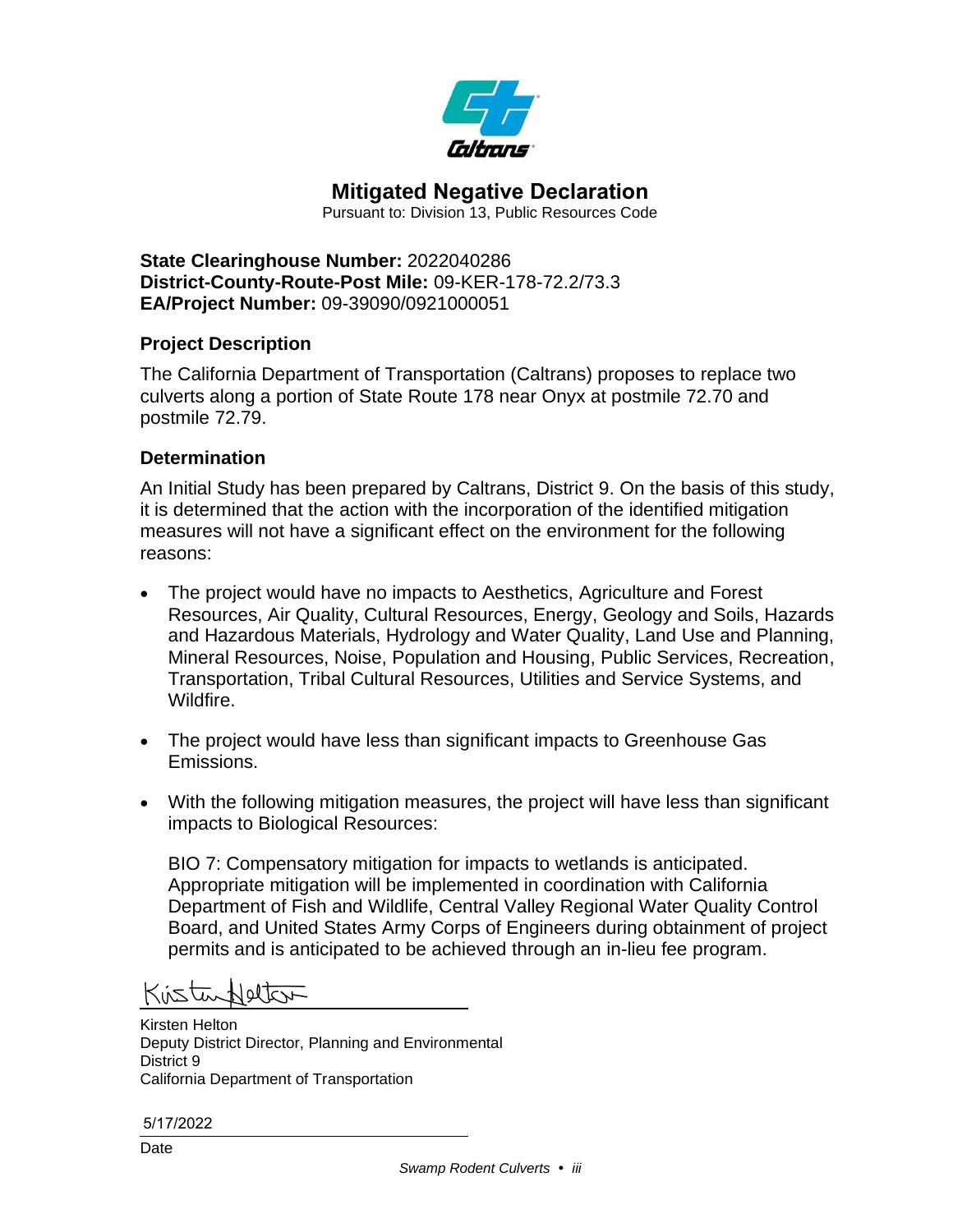**Negative Declaration**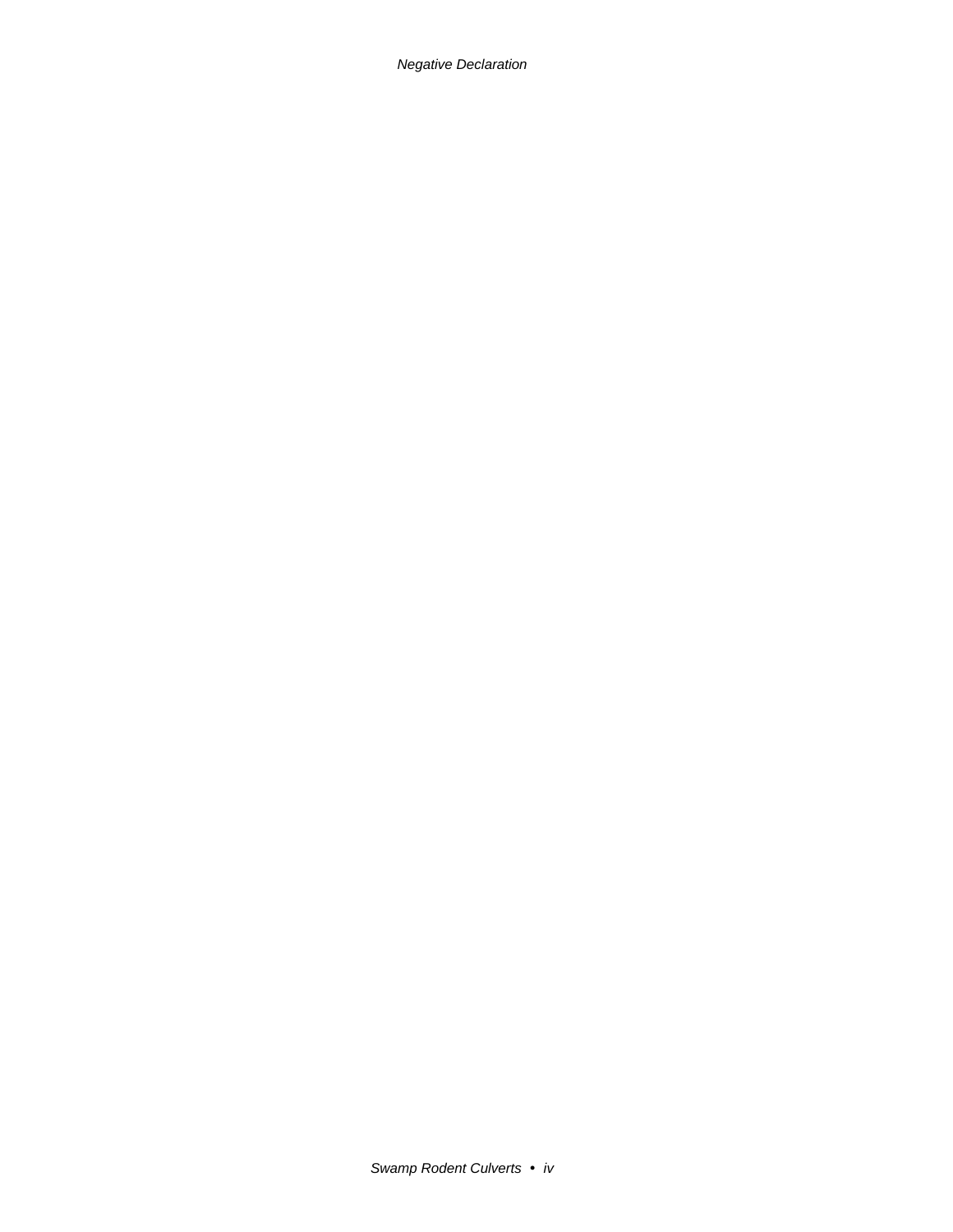| 1.1               |                                                                 |  |
|-------------------|-----------------------------------------------------------------|--|
|                   |                                                                 |  |
| 1.2.1             |                                                                 |  |
| 1.2.2             |                                                                 |  |
|                   |                                                                 |  |
|                   |                                                                 |  |
| 1.4.1             |                                                                 |  |
| 1.4.2             |                                                                 |  |
|                   |                                                                 |  |
| 1.6               | Standard Measures and Best Management Practices Included in All |  |
|                   |                                                                 |  |
| 1.7               |                                                                 |  |
| 1.8               |                                                                 |  |
|                   |                                                                 |  |
|                   |                                                                 |  |
| 2.1.1             |                                                                 |  |
| 2.1.2             |                                                                 |  |
| 2.1.3             |                                                                 |  |
| 2.1.4             |                                                                 |  |
| 2.1.5             |                                                                 |  |
| 2.1.6             |                                                                 |  |
| 2.1.7             |                                                                 |  |
| 2.1.8             |                                                                 |  |
| 2.1.9             |                                                                 |  |
| 2.1.10            |                                                                 |  |
| 2.1.11            |                                                                 |  |
| 2.1.12            |                                                                 |  |
| 2.1.13            |                                                                 |  |
| 2.1.14            |                                                                 |  |
| 2.1.15            |                                                                 |  |
| 2.1.16            |                                                                 |  |
| 2.1.17            |                                                                 |  |
| 2.1.18            |                                                                 |  |
| 2.1.19            |                                                                 |  |
| 2.1.20            |                                                                 |  |
| 2.1.21            |                                                                 |  |
| <b>Appendix A</b> |                                                                 |  |
| <b>Appendix B</b> |                                                                 |  |

# **Table of Contents**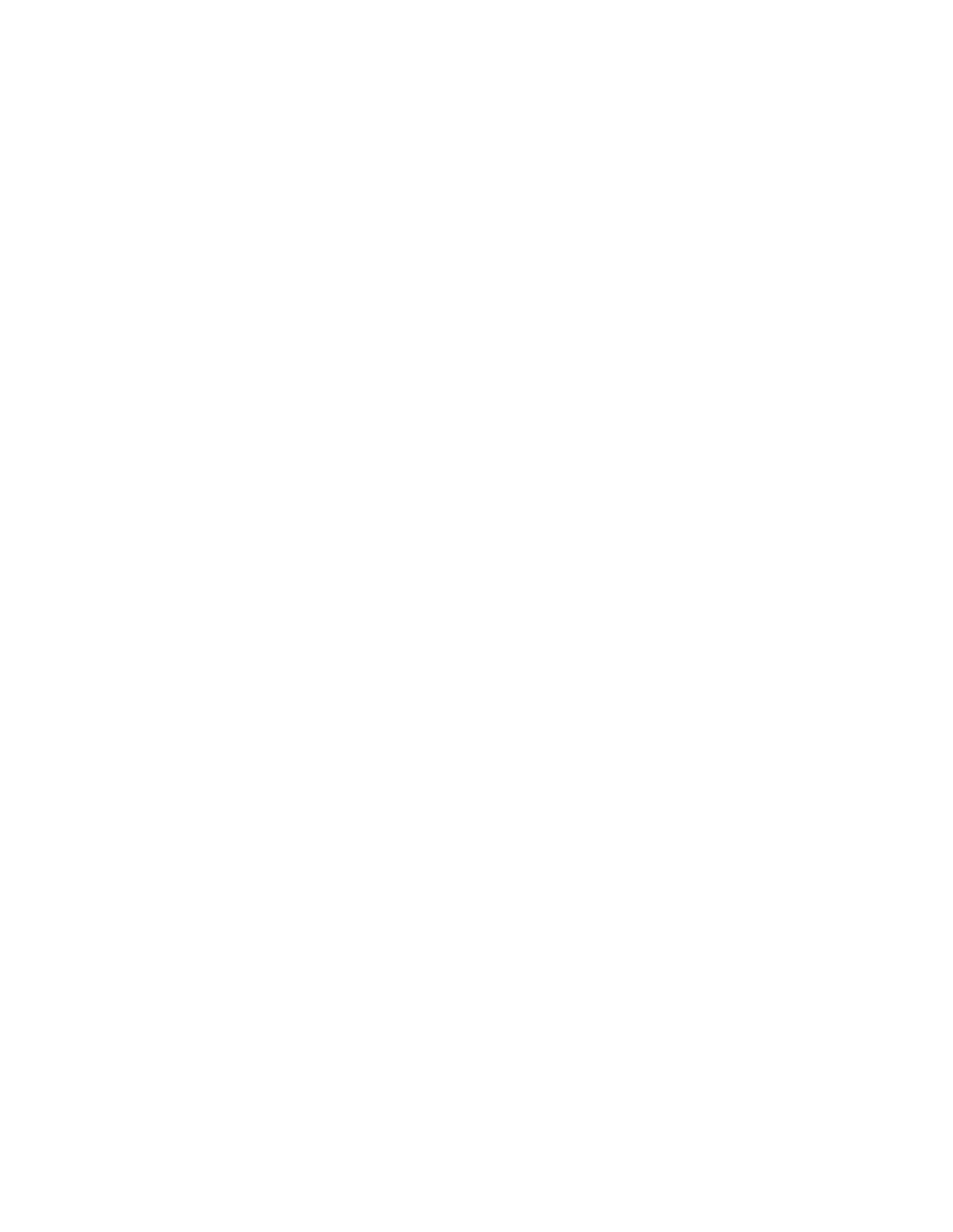# <span id="page-8-1"></span><span id="page-8-0"></span>**1.1 Introduction**

The Swamp Rodent Culverts project is located in Kern County on State Route 178 near Onyx from postmile 72.2 to postmile 73.3. The project proposes to replace two culverts at postmile 72.70 and postmile 72.79.

# <span id="page-8-2"></span>**1.2 Purpose and Need**

The project "purpose" is a set of objectives the project intends to meet. The project "need" is the transportation deficiency that the project was initiated to address.

#### <span id="page-8-3"></span>**1.2.1 Purpose**

The purpose of this project is to reduce erosion and potential flooding of the roadway during storm events while also reducing maintenance efforts on the two identified culverts within the limits of the project.

#### <span id="page-8-4"></span>**1.2.2 Need**

Two corrugated metal culverts in the Canebrake area of State Route 178 are badly rusted and are failing due to their age and exposure to native soils. This deterioration has made the culverts difficult to maintain for Caltrans maintenance staff and has also led to erosion along the roadside and occasional roadway flooding during storm events.

# <span id="page-8-5"></span>**1.3 Project Description**

The project would replace two 18-inch failed corrugated steel pipe culverts with two new 24 -inch high-density polyethylene (plastic) culverts at postmile 72.70 and postmile 72.79. The project will require traffic control between postmile 72.2 and 73.3. The traffic control will be implemented as a single lane closure with reversible control by flaggers.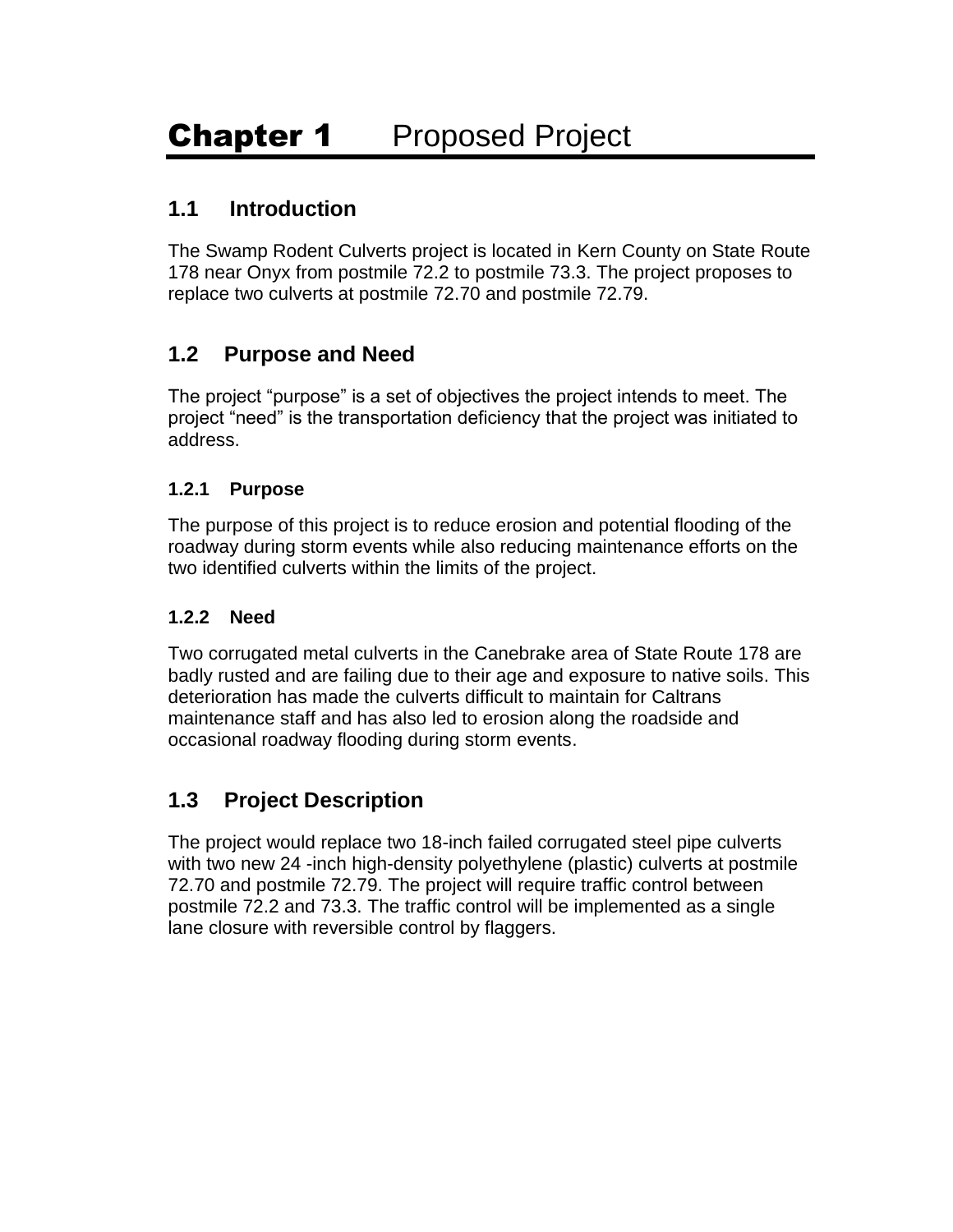**Figure 1-1 Project Vicinity Map**



**Figure 1-2 Project Location Map**

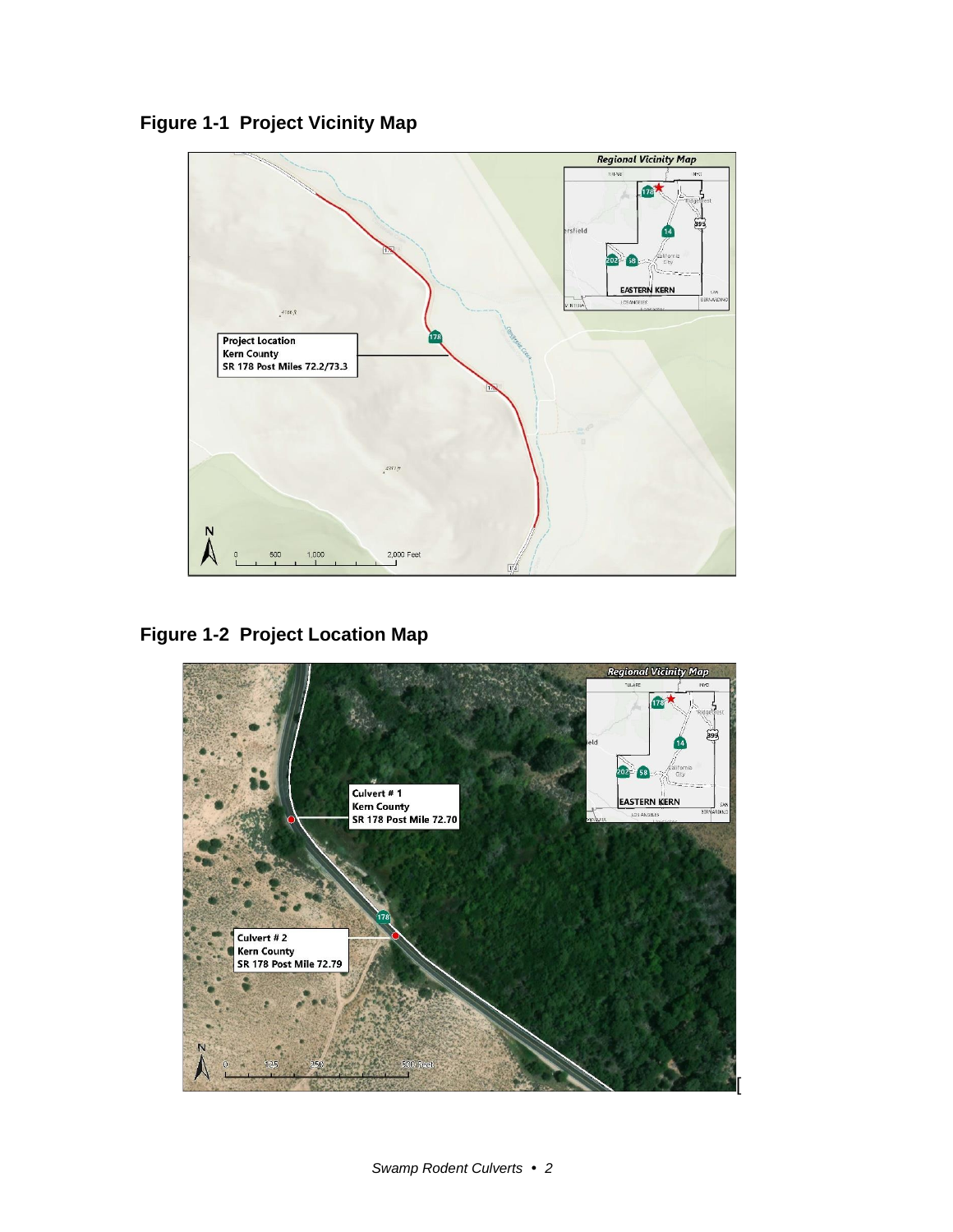# <span id="page-10-0"></span>**1.4 Project Alternatives**

There is one build alternative and one no-build alternative for the project.

#### <span id="page-10-1"></span>**1.4.1 Build Alternatives**

The build alternative proposes to replace two culverts (Culvert #1 post mile 72.70, Culvert #2, post mile 72.79) along a portion of State Route 178 near Onyx. Existing corrugated metal culverts will be replaced with plastic culverts. New plastic culverts will reduce corrosion effects caused by the native soil. Existing culverts are 18 inches in diameter while new culverts will be 24 inches in diameter, which will make them easier to maintain. The new culvert at PM 72.7 will be extended approximately 10 feet at the inlet and 3 feet at the outlet. The new culvert at PM 72.79 will be extended approximately 1 foot at the inlet and 2 feet at the outlet. The slight extension is proposed to extend clear recovery areas and move drop off areas away from the edge of the travel way. Metal flared end sections (FES) will be installed at the inlets. The outlets will not have FES installed. New culverts will be covered by concrete slurry to within 4-6 inches of the roadway surface; the final coverage will be minor concrete.

Both culverts carry flowing water year-round. The existing culverts will be used as a water diversion while the new culverts are being placed. The existing roadway and shoulder will be excavated for installation of the new culverts and removal of existing culverts. Metal plates will be placed over the travel lanes of State Route 178 to ensure traffic can flow through the project site during construction. The new culverts will be installed approximately 6 to 12 inches from the existing culverts. Excavated material will be placed over culverts on side slopes. No excess material is anticipated, but any excess excavated material will be hauled out and disposed of by the contractor. There will be some excavation at the culvert inlets and outlets to ensure that flowlines are maintained.

Staging will occur within the Caltrans disturbed operational right-of-way, paved shoulders and pullouts. No additional R/W or easements will be required for construction or staging. Vegetation removal will be minimal and incidental to replacing the existing culverts and perpetuating the existing drainage channels.

This project contains a number of standardized project measures that are used on most, if not all, Caltrans projects and were not developed in response to any specific environmental impact resulting from the project. These measures are listed later in this chapter under "Standard Measures and Best Management Practices Included in All Alternatives."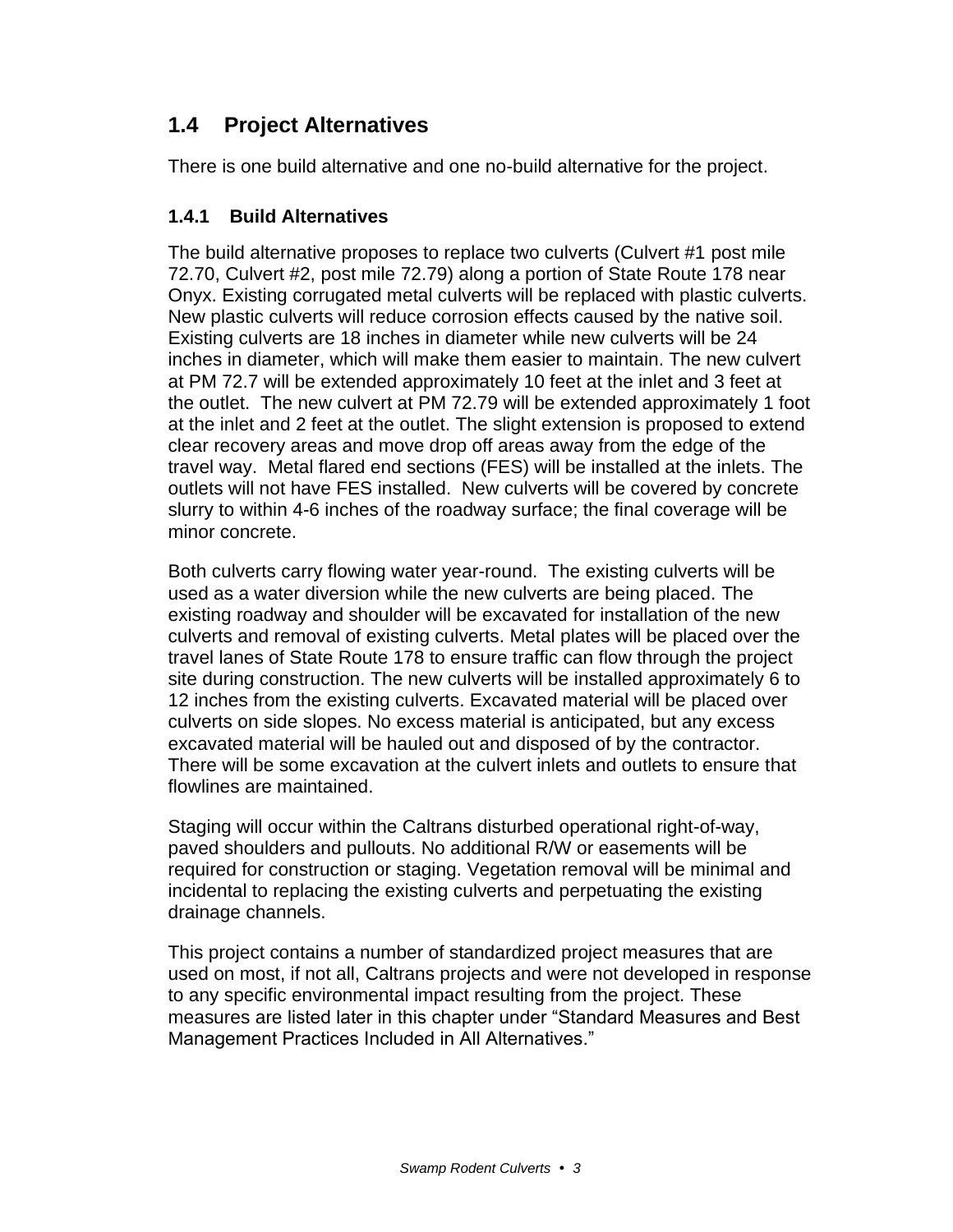#### <span id="page-11-0"></span>**1.4.2 No-Build (No-Action) Alternative**

The no-build alternative would maintain the existing culverts within the project limits on State Route 178 as is with continued maintenance activities. Selection of the no-build alternative would result in continued deterioration of and increased maintenance costs for the two culverts in the project area. The no-build alternative would also lead to occasional roadway flooding during storm events and additional roadside erosion in the project area and therefore does not meet the project purpose and need.

# <span id="page-11-1"></span>**1.5 Identification of a Preferred Alternative**

The Draft Initial Study with Proposed Mitigated Negative Declaration circulated for public comment for 31 days between April 15, 2022, and May 15, 2022. After review of all comments received during the public comment period, the Caltrans project development team recommends selection of the Build Alternative as the preferred alternative. This alternative best meets the project purpose to reduce erosion and potential flooding of the roadway during storm events within the limits of the project while also reducing maintenance efforts on the two identified culverts.

### <span id="page-11-2"></span>**1.6 Standard Measures and Best Management Practices Included in All Alternatives**

Caltrans includes standard specifications for the purposes of reducing impacts to the environment on every project constructed. These specifications include dust control, provisions for the handling of nesting birds, policies on the handling of hazardous materials and construction noise levels, et cetera. These standard specifications are incorporated as project features and are included as part of the project description. The significance of impacts under CEQA resulting from the project are considered after implementation of these measures.

# <span id="page-11-3"></span>**1.7 Discussion of the NEPA Categorical Exclusion**

This document contains information regarding compliance with the California Environmental Quality Act (CEQA) and other state laws and regulations. Separate environmental documentation, supporting a Categorical Exclusion determination, will be prepared in accordance with the National Environmental Policy Act. When needed for clarity, or as required by CEQA, this document may contain references to federal laws and/or regulations (CEQA, for example, requires consideration of adverse effects on species identified as a candidate, sensitive, or special-status species by the U.S.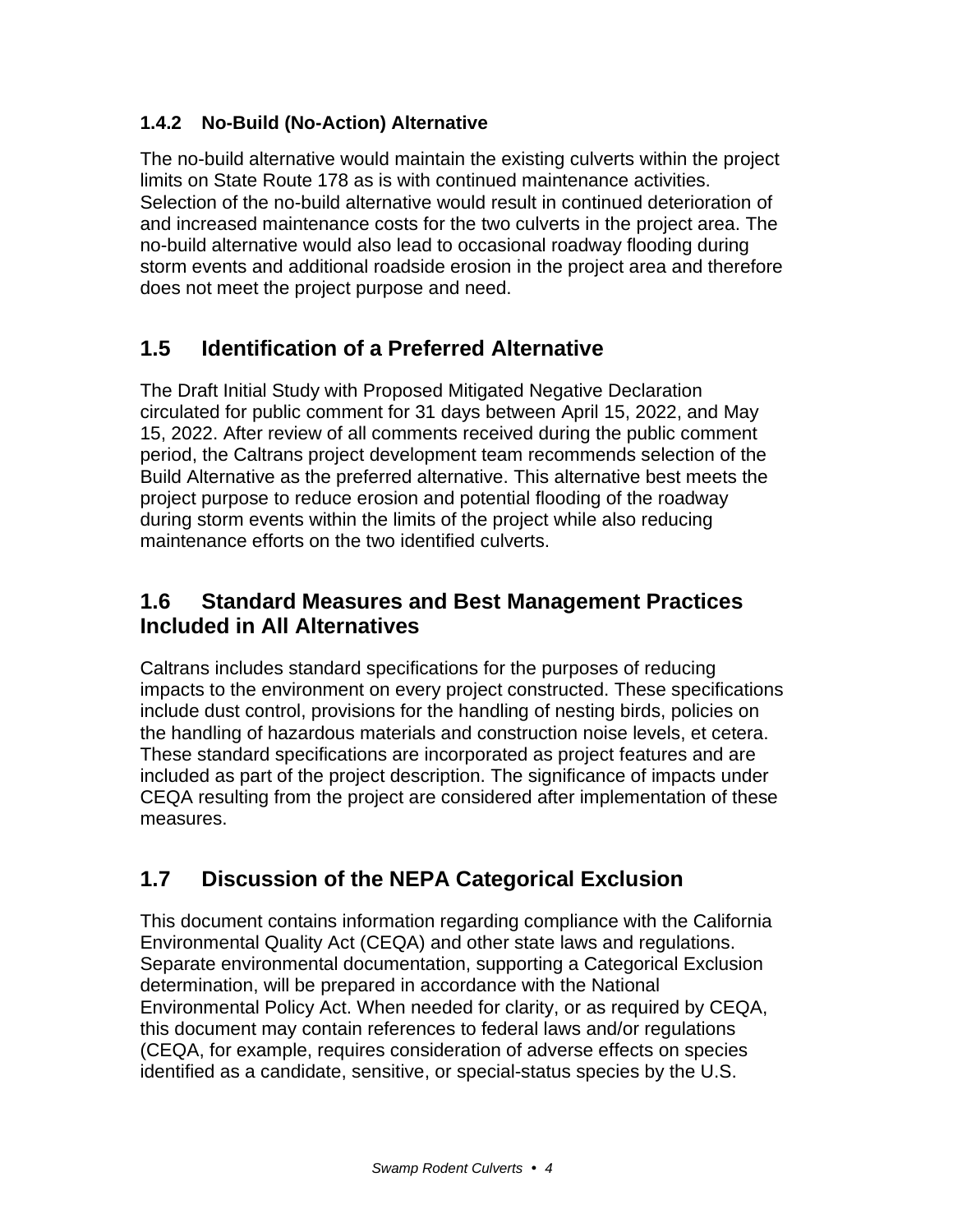National Marine Fisheries Service and the U.S. Fish and Wildlife Service that is, species protected by the Federal Endangered Species Act).

# <span id="page-12-0"></span>**1.8 Permits and Approvals Needed**

The following permits, licenses, agreements, and certifications are required for project construction:

| Agency                                                                     | Permit/Approval                                         | <b>Status</b>                                                                   |
|----------------------------------------------------------------------------|---------------------------------------------------------|---------------------------------------------------------------------------------|
| California Department of<br><b>Fish and Wildlife</b>                       | 1602 Agreement for Streambed<br>Alteration              | Application will be<br>submitted during the<br>project's final design<br>phase. |
| California Water Quality<br>Control Board, Central<br><b>Valley Region</b> | 401 Certification/Waste<br>Discharge Requirement permit | Application will be<br>submitted during the<br>project's final design<br>phase. |
| United States Army Corps of<br>Engineers                                   | 404 Nationwide Verification                             | Application will be<br>submitted during the<br>project's final design<br>phase. |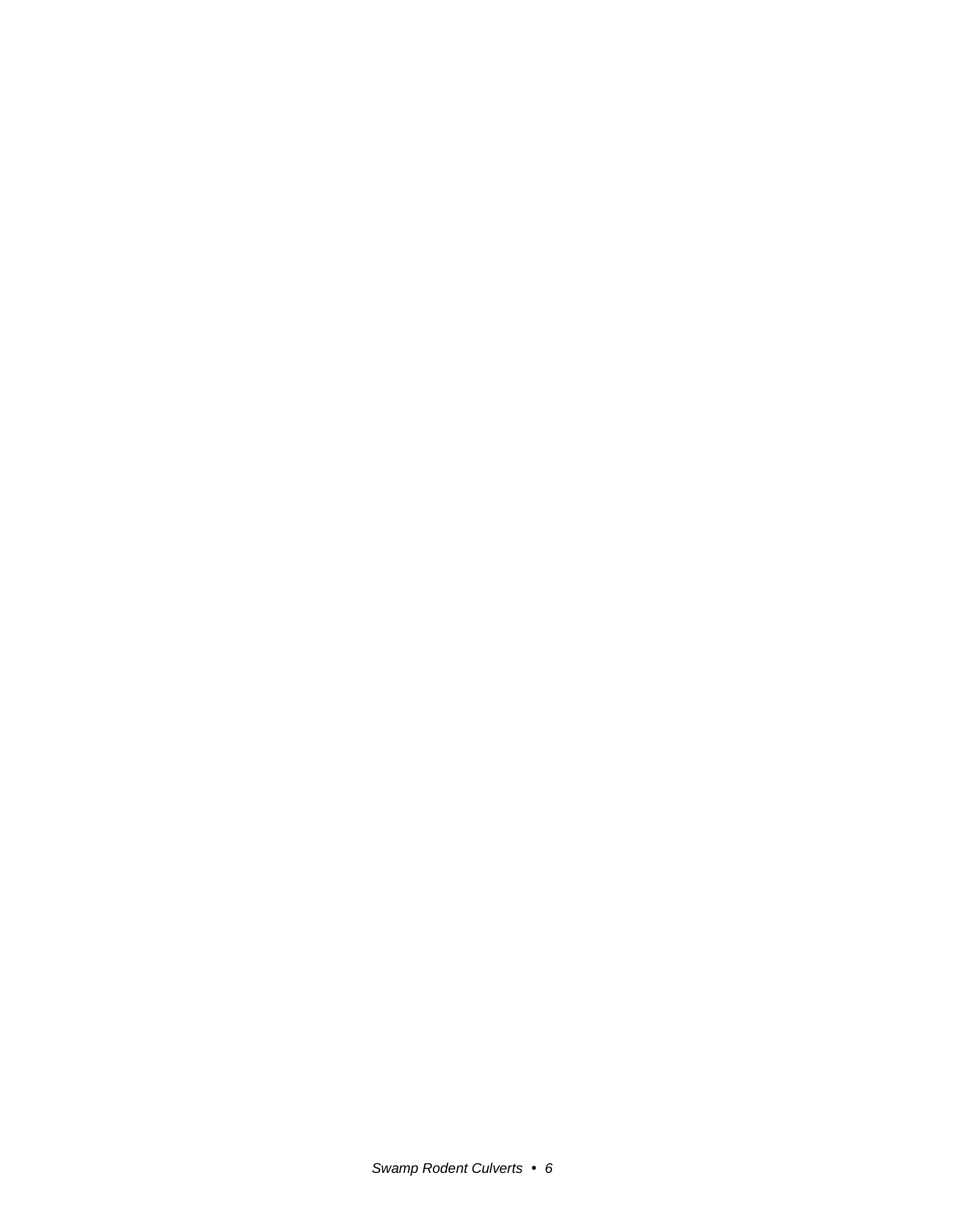# <span id="page-14-1"></span><span id="page-14-0"></span>**2.1 CEQA Environmental Checklist**

This checklist identifies physical, biological, social, and economic factors that might be affected by the project. Potential impact determinations include Significant and Unavoidable Impact, Less Than Significant with Mitigation Incorporated, Less Than Significant Impact, and No Impact. In many cases, background studies performed in connection with a project will indicate that there are no impacts to a particular resource. A "No Impact" answer reflects this determination. The questions in this checklist are intended to encourage the thoughtful assessment of impacts and do not represent thresholds of significance.

Project features, which can include both design elements of the project and standardized measures that are applied to all or most Caltrans projects such as Best Management Practices and measures included in the Standard Plans and Specifications or as Standard Special Provisions, are considered to be an integral part of the project and have been considered prior to any significance determinations documented below.

"No Impact" determinations in each section are based on the scope, description, and location of the project as well as the appropriate technical report (bound separately in Volume 2), and no further discussion is included in this document.

#### <span id="page-14-2"></span>**2.1.1 Aesthetics**

Based on a review of project features conducted by Caltrans staff on March 15, 2022, the following significance determinations have been made:

| Question-Would the project:                                                                                                                                       | <b>CEQA Significance Determinations</b><br>for Aesthetics |
|-------------------------------------------------------------------------------------------------------------------------------------------------------------------|-----------------------------------------------------------|
| a) Have a substantial adverse effect on a<br>scenic vista?                                                                                                        | No Impact                                                 |
| b) Substantially damage scenic resources,<br>including, but not limited to, trees, rock<br>outcroppings, and historic buildings within a<br>state scenic highway? | No Impact                                                 |

Except as provided in Public Resources Code Section 21099: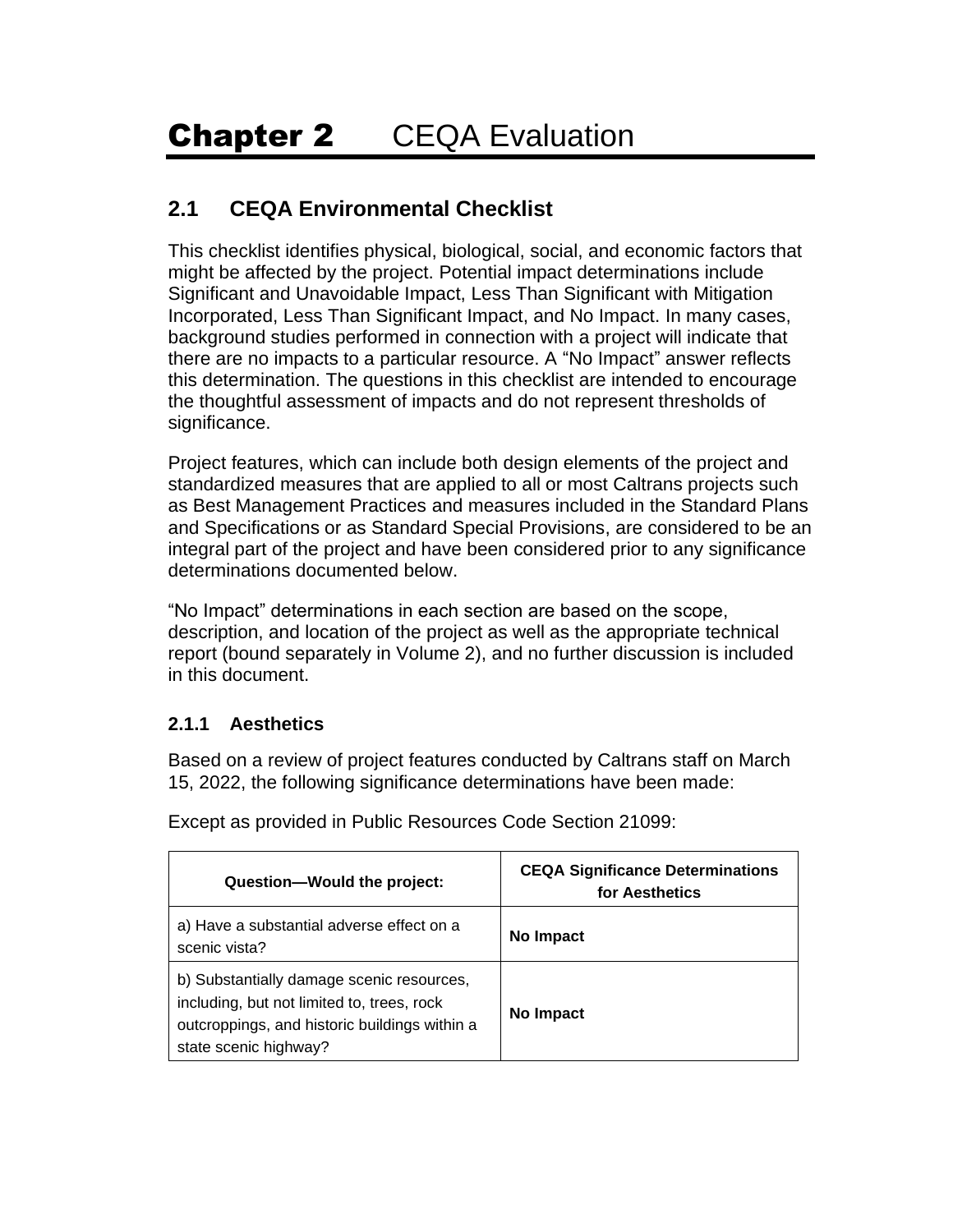| Question-Would the project:                                                                                                                                                                                                                                                                                                                                                                           | <b>CEQA Significance Determinations</b><br>for Aesthetics |
|-------------------------------------------------------------------------------------------------------------------------------------------------------------------------------------------------------------------------------------------------------------------------------------------------------------------------------------------------------------------------------------------------------|-----------------------------------------------------------|
| c) In non-urbanized areas, substantially<br>degrade the existing visual character or<br>quality of public views of the site and its<br>surroundings? (Public views are those that<br>are experienced from a publicly accessible<br>vantage point.) If the project is in an<br>urbanized area, would the project conflict<br>with applicable zoning and other regulations<br>governing scenic quality? | No Impact                                                 |
| d) Create a new source of substantial light or<br>glare which would adversely affect day or<br>nighttime views in the area?                                                                                                                                                                                                                                                                           | No Impact                                                 |

#### <span id="page-15-0"></span>**2.1.2 Agriculture and Forest Resources**

In determining whether impacts to agricultural resources are significant environmental effects, lead agencies may refer to the California Agricultural Land Evaluation and Site Assessment Model (1997) prepared by the California Department of Conservation as an optional model to use in assessing impacts on agriculture and farmland. In determining whether impacts to forest resources, including timberland, are significant environmental effects, lead agencies may refer to information compiled by the California Department of Forestry and Fire Protection regarding the state's inventory of forest land, including the Forest and Range Assessment Project and the Forest Legacy Assessment Project; and the forest carbon measurement methodology provided in Forest Protocols adopted by the California Air Resources Board.

Based on a review of land use designation within, and adjacent to, the project limit conducted by Caltrans staff on March 15, 2022, the following significance determinations have been made:

| Question—Would the project:                                                                                                                                                                                                                                   | <b>CEQA Significance Determinations</b><br>for Agriculture and Forest<br><b>Resources</b> |
|---------------------------------------------------------------------------------------------------------------------------------------------------------------------------------------------------------------------------------------------------------------|-------------------------------------------------------------------------------------------|
| a) Convert Prime Farmland, Unique Farmland,<br>or Farmland of Statewide Importance<br>(Farmland), as shown on the maps prepared<br>pursuant to the Farmland Mapping and<br>Monitoring Program of the California Resources<br>Agency, to non-agricultural use? | No Impact                                                                                 |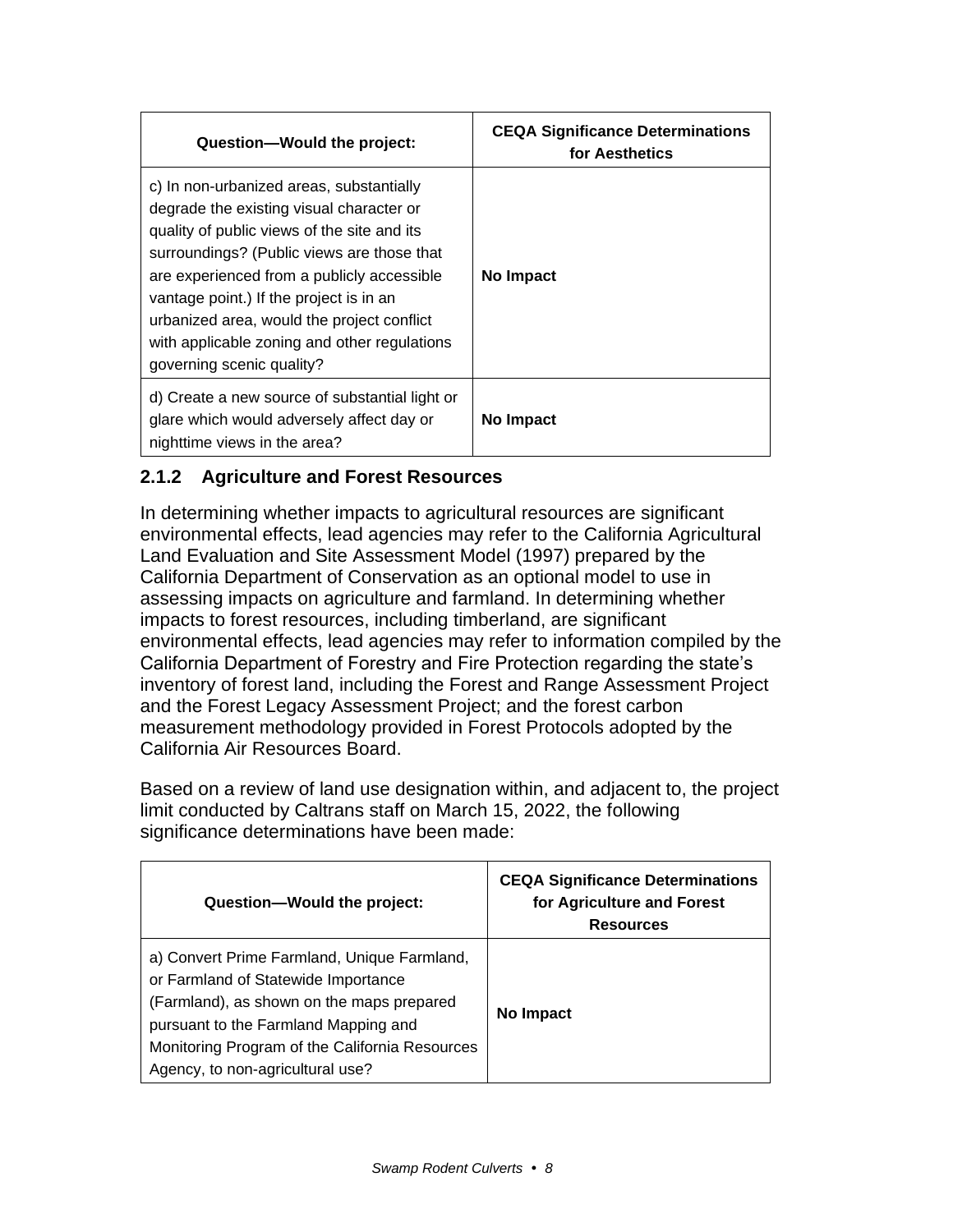| Question-Would the project:                                                                                                                                                                                                                                                                              | <b>CEQA Significance Determinations</b><br>for Agriculture and Forest<br><b>Resources</b> |
|----------------------------------------------------------------------------------------------------------------------------------------------------------------------------------------------------------------------------------------------------------------------------------------------------------|-------------------------------------------------------------------------------------------|
| b) Conflict with existing zoning for agricultural<br>use, or a Williamson Act contract?                                                                                                                                                                                                                  | No Impact                                                                                 |
| c) Conflict with existing zoning, or cause<br>rezoning of, forest land (as defined in Public<br>Resources Code Section 12220(g)), timberland<br>(as defined by Public Resources Code Section<br>4526), or timberland zoned Timberland<br>Production (as defined by Government Code<br>Section 51104(g))? | <b>No Impact</b>                                                                          |
| d) Result in the loss of forest land or conversion<br>of forest land to non-forest use?                                                                                                                                                                                                                  | No Impact                                                                                 |
| e) Involve other changes in the existing<br>environment which, due to their location or<br>nature, could result in conversion of farmland to<br>non-agricultural use or conversion of forest land<br>to non-forest use?                                                                                  | <b>No Impact</b>                                                                          |

#### <span id="page-16-0"></span>**2.1.3 Air Quality**

Where available, the significance criteria established by the applicable air quality management district or air pollution control district may be relied upon to make the following determinations.

| Question-Would the project:                                                                                                                                                                                   | <b>CEQA Significance</b><br><b>Determinations for Air Quality</b> |
|---------------------------------------------------------------------------------------------------------------------------------------------------------------------------------------------------------------|-------------------------------------------------------------------|
| a) Conflict with or obstruct implementation of<br>the applicable air quality plan?                                                                                                                            | No Impact                                                         |
| b) Result in a cumulatively considerable net<br>increase of any criteria pollutant for which the<br>project region is non-attainment under an<br>applicable federal or state ambient air quality<br>standard? | No Impact                                                         |
| c) Expose sensitive receptors to substantial<br>pollutant concentrations?                                                                                                                                     | No Impact                                                         |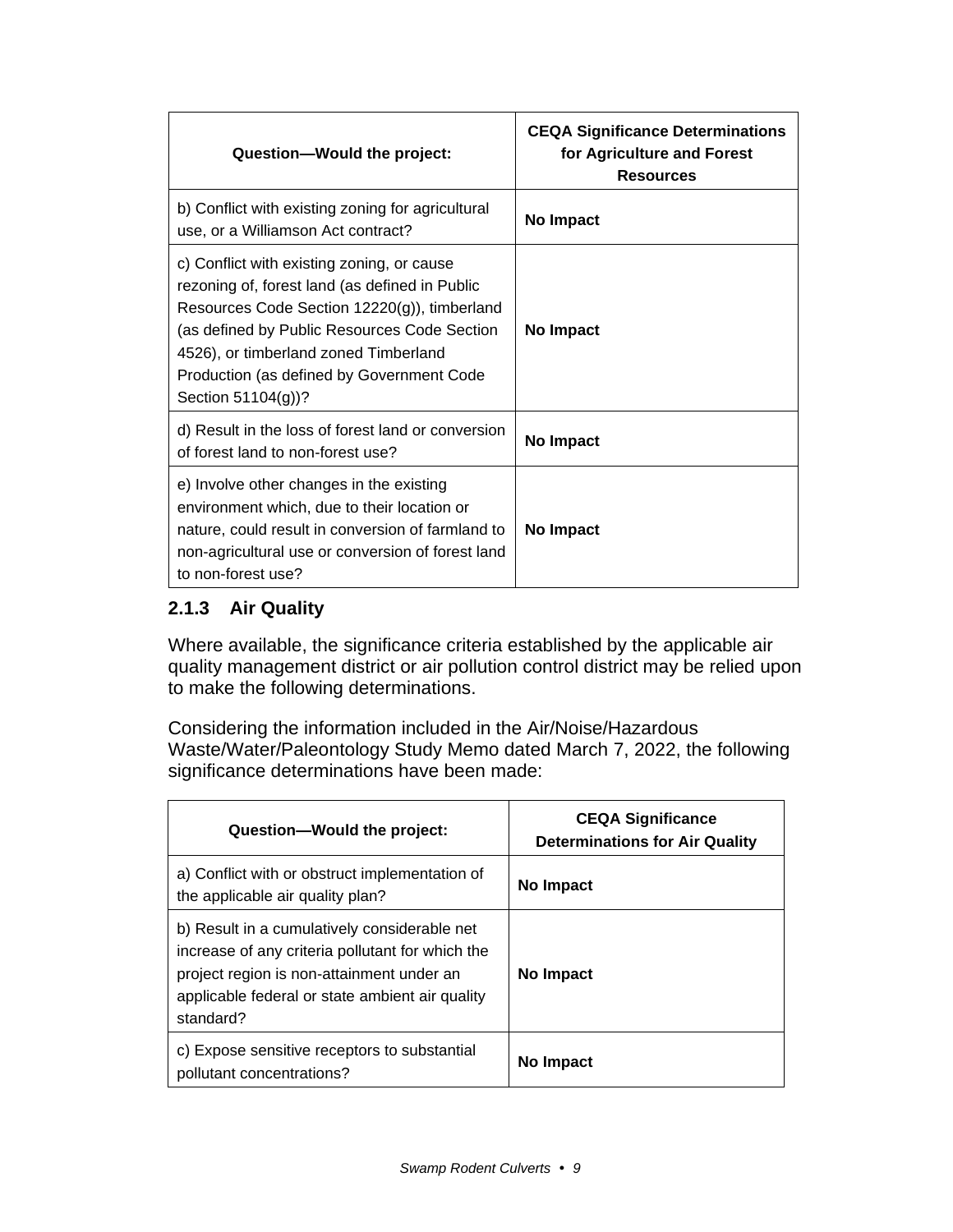| Question-Would the project:                                                                                             | <b>CEQA Significance</b><br><b>Determinations for Air Quality</b> |
|-------------------------------------------------------------------------------------------------------------------------|-------------------------------------------------------------------|
| d) Result in other emissions (such as those<br>leading to odors) adversely affecting a<br>substantial number of people? | No Impact                                                         |

#### <span id="page-17-0"></span>**2.1.4 Biological Resources**

Considering the information in the Natural Environment Study (Minimal Impacts) dated March 15, 2022, the following significance determinations have been made:

| Question-Would the project:                                                                                                                                                                                                                                                                                                                                                                              | <b>CEQA Significance Determinations</b><br>for Biological Resources |
|----------------------------------------------------------------------------------------------------------------------------------------------------------------------------------------------------------------------------------------------------------------------------------------------------------------------------------------------------------------------------------------------------------|---------------------------------------------------------------------|
| a) Have a substantial adverse effect, either<br>directly or through habitat modifications, on any<br>species identified as a candidate, sensitive, or<br>special-status species in local or regional plans,<br>policies, or regulations, or by the California<br>Department of Fish and Wildlife, U.S. Fish and<br>Wildlife Service, or National Oceanic<br><b>Atmospheric Administration Fisheries?</b> | No Impact                                                           |
| b) Have a substantial adverse effect on any<br>riparian habitat or other sensitive natural<br>community identified in local or regional plans,<br>policies, regulations or by the California<br>Department of Fish and Wildlife or U.S. Fish<br>and Wildlife Service?                                                                                                                                    | No Impact                                                           |
| c) Have a substantial adverse effect on state or<br>federally protected wetlands (including, but not<br>limited to, marsh, vernal pool, coastal, etc.)<br>through direct removal, filling, hydrological<br>interruption, or other means?                                                                                                                                                                 | <b>Less Than Significant With</b><br><b>Mitigation Incorporated</b> |
| d) Interfere substantially with the movement of<br>any native resident or migratory fish or wildlife<br>species or with established native resident or<br>migratory wildlife corridors, or impede the use of<br>native wildlife nursery sites?                                                                                                                                                           | No Impact                                                           |
| e) Conflict with any local policies or ordinances<br>protecting biological resources, such as a tree<br>preservation policy or ordinance?                                                                                                                                                                                                                                                                | No Impact                                                           |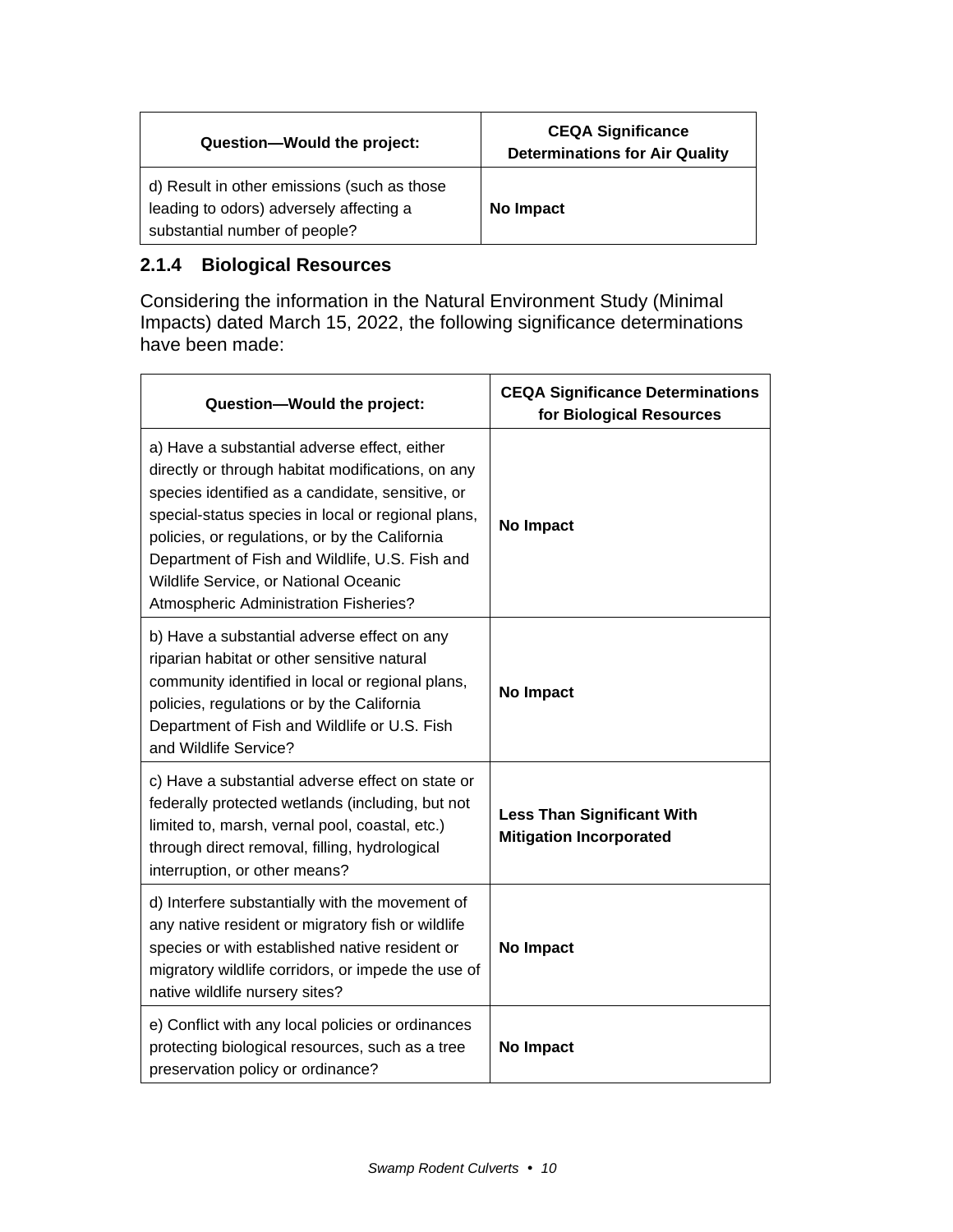| Question-Would the project:                                                                                                                                                                   | <b>CEQA Significance Determinations</b><br>for Biological Resources |
|-----------------------------------------------------------------------------------------------------------------------------------------------------------------------------------------------|---------------------------------------------------------------------|
| f) Conflict with the provisions of an adopted<br>Habitat Conservation Plan, Natural Community<br>Conservation Plan, or other approved local,<br>regional, or state habitat conservation plan? | No Impact                                                           |

### *Affected Environment*

Field surveys performed by Caltrans Biologists in February 2022 verified that wetlands, waters of the State, and waters of the US are present within the project vicinity. The wetland features present at the culvert inlets and outlets are seasonally flooded freshwater wetland habitats. The surrounding wetland feature, located outside of the project area, to the north and east of the culverts is a seasonally flooded freshwater forested/shrubland wetland habitat.

#### *Environmental Consequences*

Both permanent and temporary impacts to wetlands, waters of the US, and waters of the State will result from the two culvert replacements. The culvert extensions on the inlet and outlet sides are anticipated to result in permanent impacts. At this time, exact estimates of permanent impacts are preliminary, but it is estimated that these impacts will amount to less than 1000 square feet for all jurisdictional resources. These permanent impacts will be in the form of excavated material on side slopes and concrete backfill around the culvert extensions. Riparian habitat impacts are not anticipated. Less than 1000 square feet of temporary impacts will also occur during construction. These temporary impacts will be in the form of vegetation removal and ground disturbance arising from equipment access.

#### *Avoidance, Minimization, and/or Mitigation Measures*

This project will require work within jurisdictional resources and several permits will be required. Regional Water Quality Control Board (RWQCB) 401, United States Army Corps of Engineers (USACE) 404, and California Department of Fish and Wildlife (CDFW)1600 permits are anticipated. These permit applications will be finalized during the project's final design phase. All conditions outlined in these permits will be followed throughout the construction process.

Although exact amounts of permanent and temporary impacts to jurisdictional resources have not yet been finalized, compensatory mitigation for wetland impacts is anticipated. Once project design is finalized, these impacts will be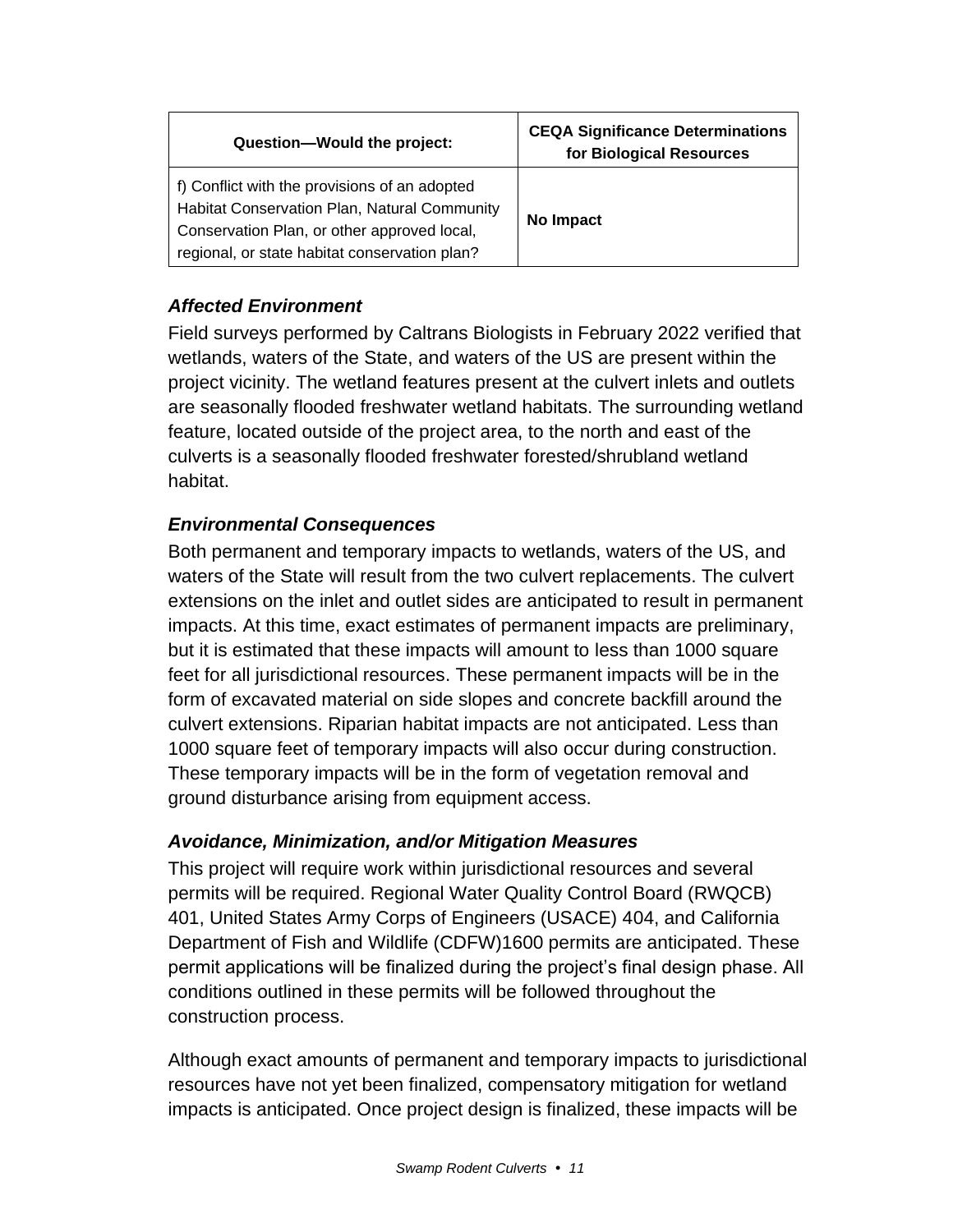calculated and reported to regulatory agencies as part of the permitting application process. Early consultation with CDFW, RWQCB, and USACE regarding the project's impacts has already been initiated. As this project will have a very small amount of permanent impacts, Caltrans anticipates that compensatory mitigation may be achieved through an in-lieu fee program.

The following avoidance, minimization, and mitigation measures will be implemented for the project:

BIO 1: Wooden stakes or pin flags will be used to delineate the boundary of the work area and to protect all wetlands, waters, and riparian vegetation that occur outside of the project impact area. The area beyond the stakes will also be marked on the plans as an Environmentally Sensitive Area (ESA). No access to the ESA will be granted during construction.

BIO 2: A pre-construction Biological Resource Information Program (BRIP) training will be required for all personnel that will be working onsite. The BRIP training will include education on jurisdictional water resources and rules regarding ESA areas.

BIO 3: Biological monitoring will be implemented to enforce general environmental resource protection and all specific requirements outlined in the 401, 404, and 1600 permits.

BIO 4: Design features will be established to minimize effects to waters and erosion.

BIO 5: Vegetation removal will be minimal and will be limited to the minimum necessary to accomplish the work.

BIO 6: The project will adhere to the Caltrans January 2008 "Construction Site Best Management Practice (BMP) Field Manual and Troubleshooting Guide". BMPs will include erosion and sediment control measures, and methods of permanent soil stabilization.

BIO 7: Compensatory mitigation for impacts to wetlands is anticipated. Appropriate mitigation will be implemented in coordination with California Department of Fish and Wildlife, Central Valley Regional Water Quality Control Board, and United States Army Corps of Engineers, and is anticipated to be achieved through an in-lieu fee program.

#### <span id="page-19-0"></span>**2.1.5 Cultural Resources**

Considering the information included in the Section 106 Cultural Resources Screening Memo dated March 15, 2022, the following significance determinations have been made: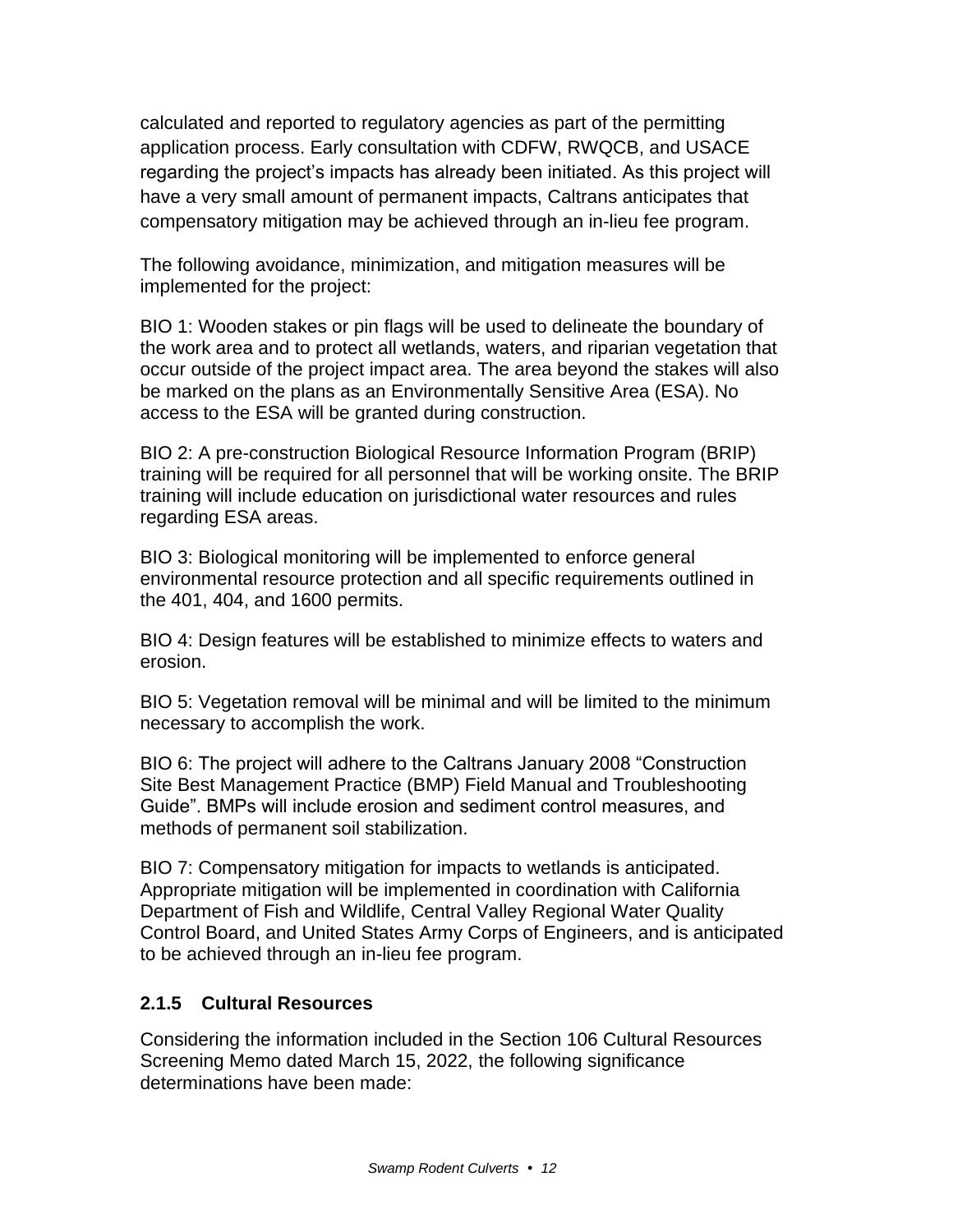| Question-Would the project:                                                                                                | <b>CEQA Significance Determinations</b><br>for Cultural Resources |
|----------------------------------------------------------------------------------------------------------------------------|-------------------------------------------------------------------|
| a) Cause a substantial adverse change in the<br>significance of a historical resource pursuant to<br>Section 15064.5?      | No Impact                                                         |
| b) Cause a substantial adverse change in the<br>significance of an archaeological resource<br>pursuant to Section 15064.5? | No Impact                                                         |
| c) Disturb any human remains, including those<br>interred outside of dedicated cemeteries?                                 | No Impact                                                         |

#### <span id="page-20-0"></span>**2.1.6 Energy**

The project scope does not include excessive consumption of energy resources nor would it impair any plan considering renewable energy or energy efficiency. The build alternative consists of culvert replacement on an existing roadway.

| Question-Would the project:                                                                                                                                                               | <b>CEQA Significance Determinations</b><br>for Energy |
|-------------------------------------------------------------------------------------------------------------------------------------------------------------------------------------------|-------------------------------------------------------|
| a) Result in potentially significant environmental<br>impact due to wasteful, inefficient, or<br>unnecessary consumption of energy resources<br>during project construction or operation? | <b>No Impact</b>                                      |
| b) Conflict with or obstruct a state or local plan<br>for renewable energy or energy efficiency?                                                                                          | <b>No Impact</b>                                      |

#### <span id="page-20-1"></span>**2.1.7 Geology and Soils**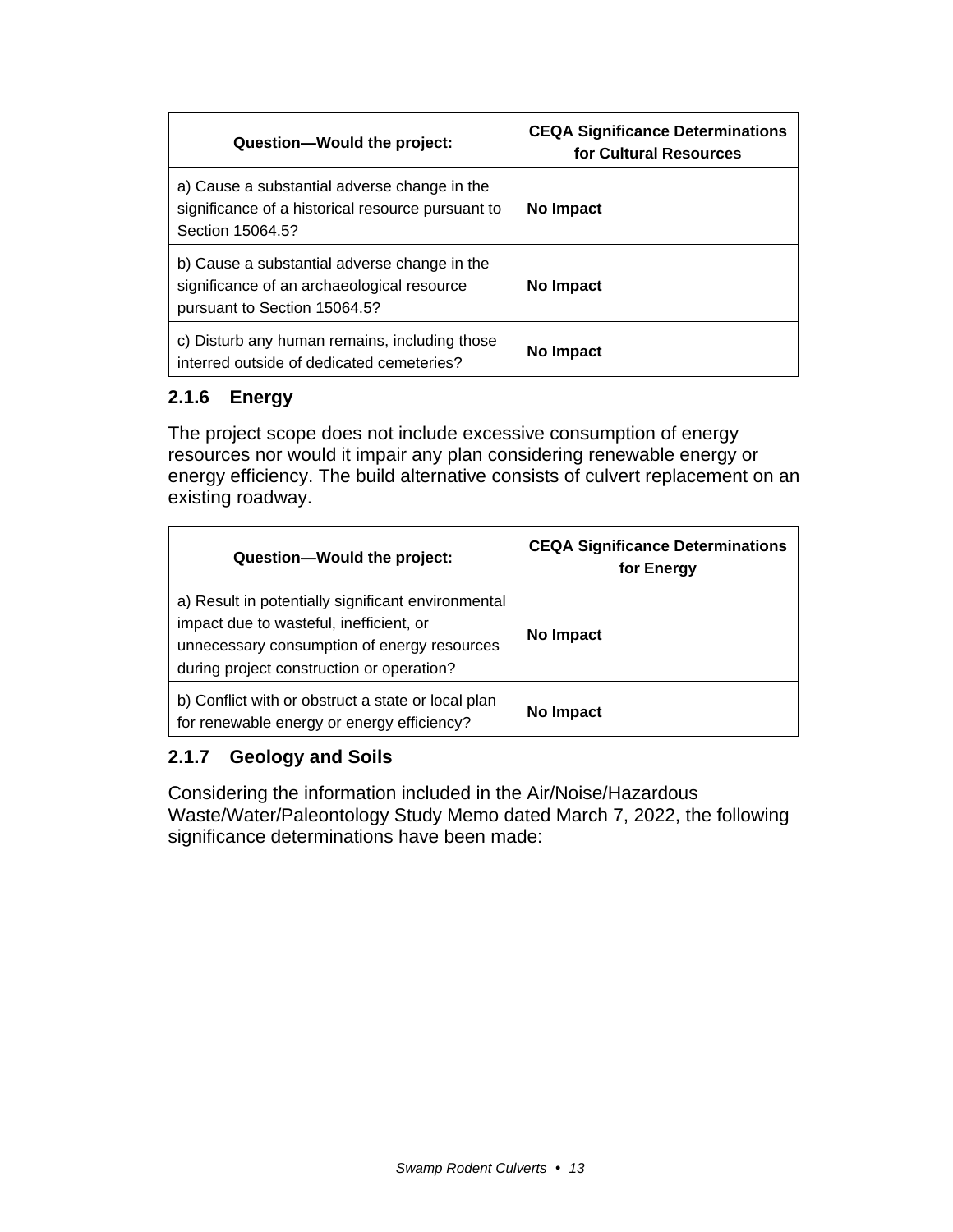| Question-Would the project:                                                                                                                                                                                                                                                                               | <b>CEQA Significance Determinations</b><br>for Geology and Soils |
|-----------------------------------------------------------------------------------------------------------------------------------------------------------------------------------------------------------------------------------------------------------------------------------------------------------|------------------------------------------------------------------|
| a) Directly or indirectly cause potential<br>substantial adverse effects, including the risk of<br>loss, injury, or death involving:                                                                                                                                                                      |                                                                  |
| i) Rupture of a known earthquake fault, as<br>delineated on the most recent Alquist-<br>Priolo Earthquake Fault Zoning Map<br>issued by the State Geologist for the area<br>or based on other substantial evidence of<br>a known fault? Refer to Division of Mines<br>and Geology Special Publication 42. | <b>No Impact</b>                                                 |
| ii) Strong seismic ground shaking?                                                                                                                                                                                                                                                                        | No Impact                                                        |
| iii) Seismic-related ground failure,<br>including liquefaction?                                                                                                                                                                                                                                           | No Impact                                                        |
| iv) Landslides?                                                                                                                                                                                                                                                                                           | <b>No Impact</b>                                                 |
| b) Result in substantial soil erosion or the loss<br>of topsoil?                                                                                                                                                                                                                                          | No Impact                                                        |
| c) Be located on a geologic unit or soil that is<br>unstable, or that would become unstable as a<br>result of the project, and potentially result in<br>onsite or offsite landslide, lateral spreading,<br>subsidence, liquefaction or collapse?                                                          | No Impact                                                        |
| d) Be located on expansive soil, as defined in<br>Table 18-1-B of the Uniform Building Code<br>(1994), creating substantial risks to life or<br>property?                                                                                                                                                 | No Impact                                                        |
| e) Have soils incapable of adequately<br>supporting the use of septic tanks or alternative<br>waste water disposal systems where sewers<br>are not available for the disposal of waste<br>water?                                                                                                          | No Impact                                                        |
| f) Directly or indirectly destroy a unique<br>paleontological resource or site or unique<br>geologic feature?                                                                                                                                                                                             | No Impact                                                        |

# <span id="page-21-0"></span>**2.1.8 Greenhouse Gas Emissions**

Considering the information in the Climate Change Analysis dated April 4, 2022, the following significance determinations have been made: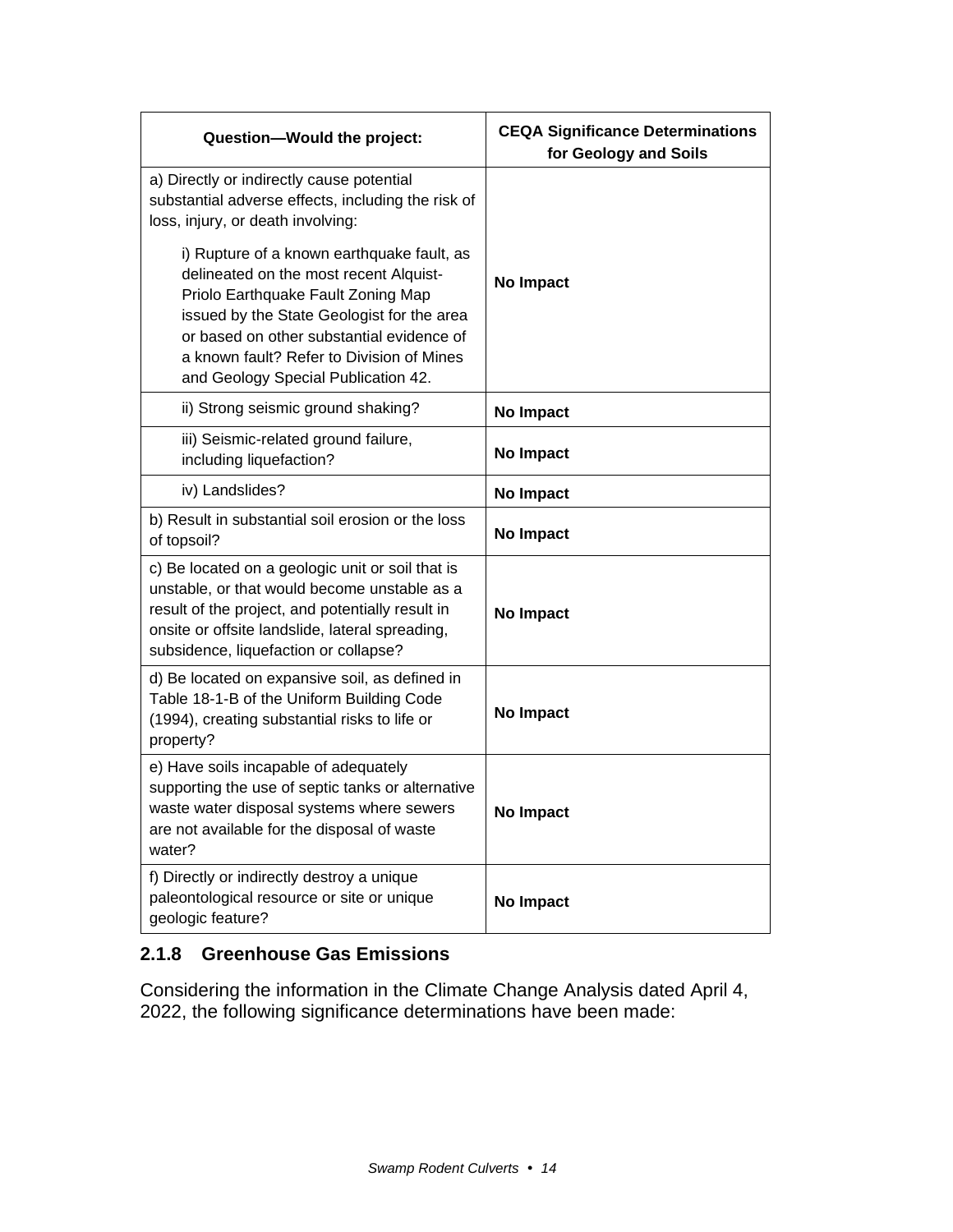| Question-Would the project:                                                                                                            | <b>CEQA Significance Determinations</b><br>for Greenhouse Gas Emissions |
|----------------------------------------------------------------------------------------------------------------------------------------|-------------------------------------------------------------------------|
| a) Generate greenhouse gas emissions, either<br>directly or indirectly, that may have a<br>significant impact on the environment?      | <b>Less Than Significant Impact</b>                                     |
| b) Conflict with an applicable plan, policy or<br>regulation adopted for the purpose of reducing<br>the emissions of greenhouse gases? | No Impact                                                               |

#### *Affected Environment*

The project is in a rural area, with a primarily natural-resources based agricultural economy. State Route 178 is the main transportation route to and through the area for both passenger and commercial vehicles. The nearest alternate route is State Route 58, approximately 50 miles to the south. The Kern Council of Regional Governments Regional Transportation Plan/Sustainable Communities Strategies provides countywide policy guidance to minimize the cumulative impacts of future development on the environment and to achieve state and regional greenhouse gas reduction goals.

#### *Environmental Consequences*

#### Operational Emissions

The purpose of this project is to reduce erosion and potential flooding of the roadway during storm events within the limits of the project while also reducing maintenance efforts on the two identified culverts. This project will not increase the vehicle capacity of the roadway. Because the project would not increase the number of travel lanes on 178, no increase in vehicle miles traveled (VMT) would occur. While some greenhouse gas emissions during the construction period would be unavoidable, no increase in operational greenhouse gas emissions is expected.

#### Construction Emissions

Construction greenhouse gas emissions would result from material processing and transportation, on-site construction equipment, and traffic delays due to construction. These emissions will be produced at different levels throughout the construction phase; their frequency and occurrence can be reduced through innovations in plans and specifications and by implementing better traffic management during construction phases.

#### *Avoidance, Minimization, and/or Mitigation Measures*

The project will implement Caltrans standardized measures and construction best management practices that reduce construction emissions which apply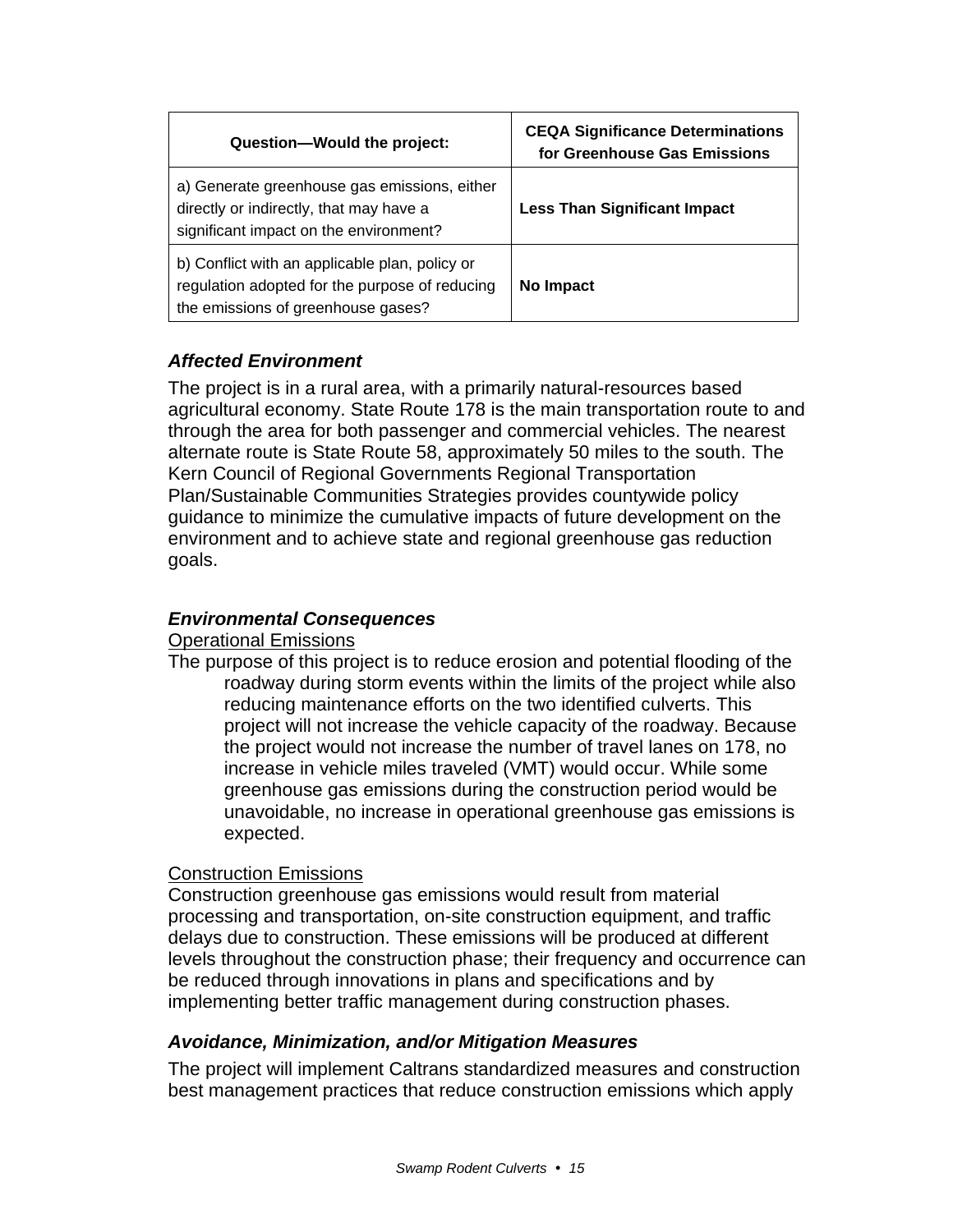to most or all Caltrans projects. Certain common regulations, such as equipment idling restrictions and development and implementation of a traffic control plan that reduce construction vehicle emissions also help reduce greenhouse gas emissions. In addition to all applicable Caltrans Standard Specifications, the following measures will be implemented to reduce greenhouse gas emissions:

GREENHOUSE-1: The Contractor will be instructed to use material source and borrow sites close to the project location to the extent feasible. This will reduce the number of haul trips and distance traveled per trip.

GREENHOUSE-2: Design staff will reduce the need for transport of earthen materials by balancing cut and fill quantities to the extent feasible.

#### <span id="page-23-0"></span>**2.1.9 Hazards and Hazardous Materials**

| Question-Would the project:                                                                                                                                                                                                                | <b>CEQA Significance Determinations</b><br>for Hazards and Hazardous<br><b>Materials</b> |
|--------------------------------------------------------------------------------------------------------------------------------------------------------------------------------------------------------------------------------------------|------------------------------------------------------------------------------------------|
| a) Create a significant hazard to the public or<br>the environment through the routine transport,<br>use, or disposal of hazardous materials?                                                                                              | No Impact                                                                                |
| b) Create a significant hazard to the public or<br>the environment through reasonably<br>foreseeable upset and accident conditions<br>involving the release of hazardous materials<br>into the environment?                                | <b>No Impact</b>                                                                         |
| c) Emit hazardous emissions or handle<br>hazardous or acutely hazardous materials,<br>substances, or waste within one-quarter mile of<br>an existing or proposed school?                                                                   | <b>No Impact</b>                                                                         |
| d) Be located on a site which is included on a<br>list of hazardous materials sites compiled<br>pursuant to Government Code Section 65962.5<br>and, as a result, would it create a significant<br>hazard to the public or the environment? | No Impact                                                                                |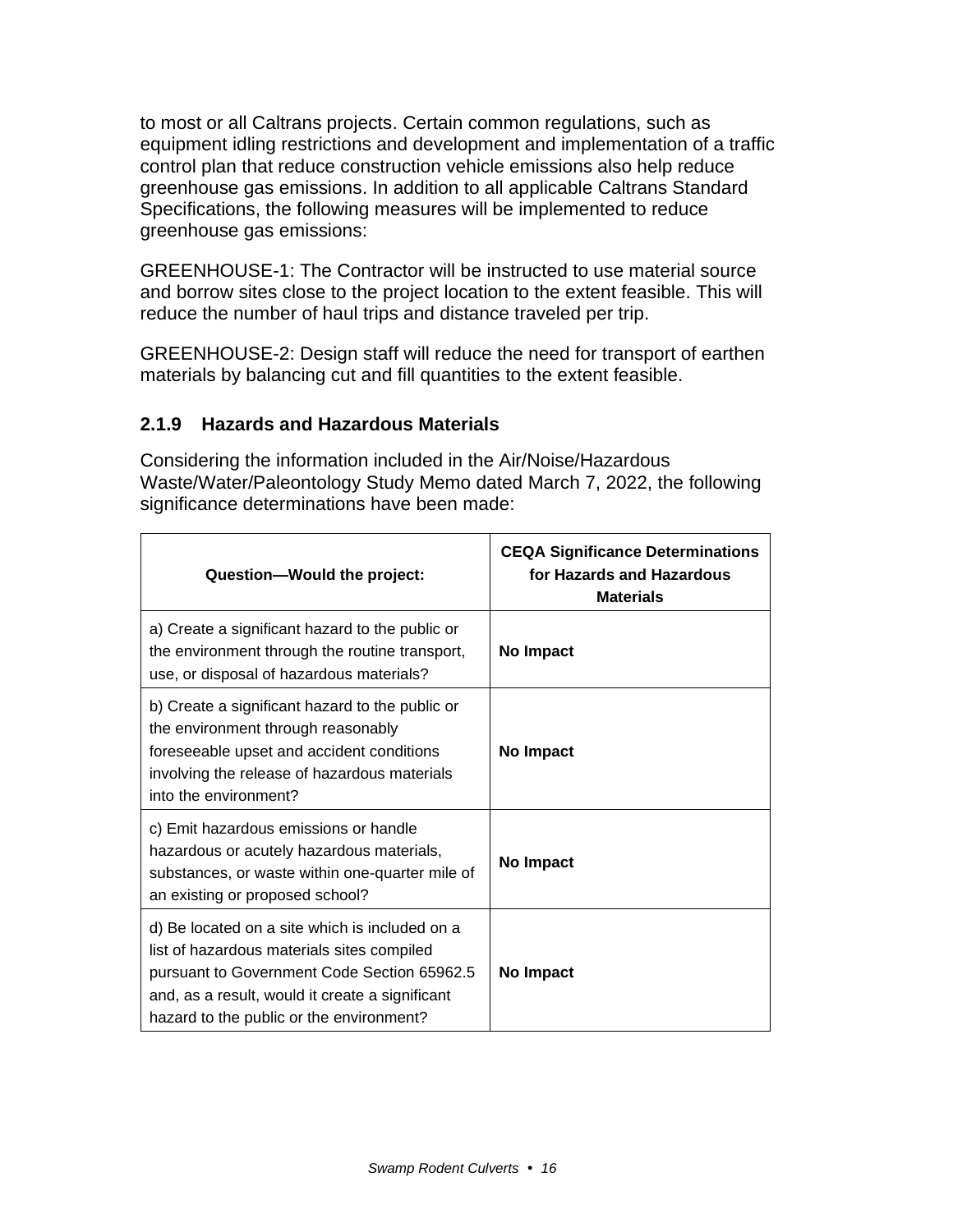| Question—Would the project:                                                                                                                                                                                                                                                                        | <b>CEQA Significance Determinations</b><br>for Hazards and Hazardous<br><b>Materials</b> |
|----------------------------------------------------------------------------------------------------------------------------------------------------------------------------------------------------------------------------------------------------------------------------------------------------|------------------------------------------------------------------------------------------|
| e) For a project located within an airport land<br>use plan or, where such a plan has not been<br>adopted, within two miles of a public airport or<br>public use airport, would the project result in a<br>safety hazard or excessive noise for people<br>residing or working in the project area? | No Impact                                                                                |
| f) Impair implementation of or physically<br>interfere with an adopted emergency response<br>plan or emergency evacuation plan?                                                                                                                                                                    | No Impact                                                                                |
| g) Expose people or structures, either directly or<br>indirectly, to a significant risk of loss, injury or<br>death involving wildland fires?                                                                                                                                                      | No Impact                                                                                |

# <span id="page-24-0"></span>**2.1.10 Hydrology and Water Quality**

| Question—Would the project:                                                                                                                                                                                                                                                                                | <b>CEQA Significance Determinations</b><br>for Hydrology and Water Quality |
|------------------------------------------------------------------------------------------------------------------------------------------------------------------------------------------------------------------------------------------------------------------------------------------------------------|----------------------------------------------------------------------------|
| a) Violate any water quality standards or waste<br>discharge requirements or otherwise<br>substantially degrade surface water or<br>groundwater quality?                                                                                                                                                   | <b>No Impact</b>                                                           |
| b) Substantially decrease groundwater supplies<br>or interfere substantially with groundwater<br>recharge such that the project may impede<br>sustainable groundwater management of the<br>basin?                                                                                                          | No Impact                                                                  |
| c) Substantially alter the existing drainage<br>pattern of the site or area, including through the<br>alteration of the course of a stream or river or<br>through the addition of impervious surfaces, in a<br>manner which would:<br>(i) result in substantial erosion or siltation<br>onsite or offsite; | <b>No Impact</b>                                                           |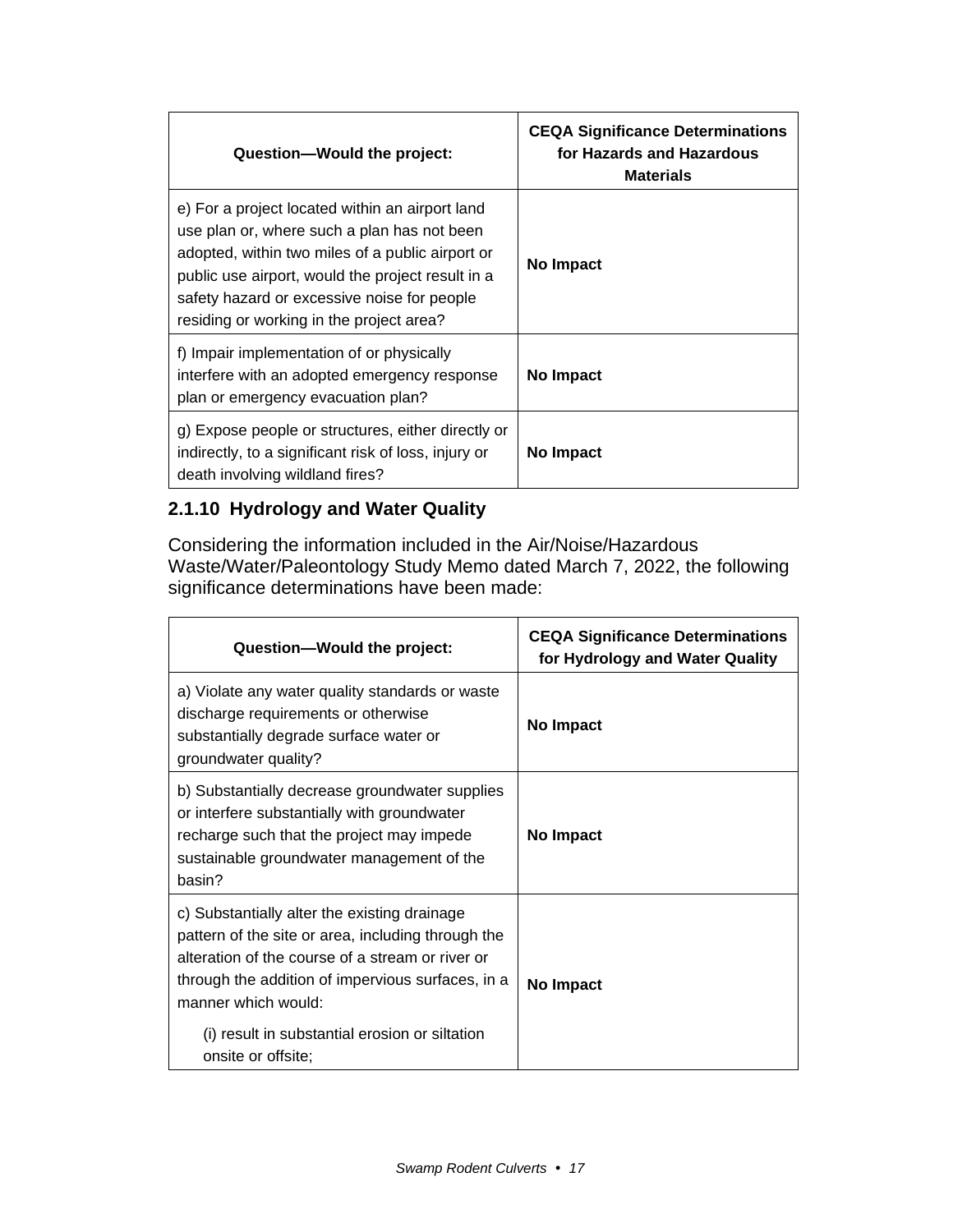| Question-Would the project:                                                                                                                                                                             | <b>CEQA Significance Determinations</b><br>for Hydrology and Water Quality |
|---------------------------------------------------------------------------------------------------------------------------------------------------------------------------------------------------------|----------------------------------------------------------------------------|
| (ii) substantially increase the rate or amount<br>of surface runoff in a manner which would<br>result in flooding onsite or offsite;                                                                    | <b>No Impact</b>                                                           |
| (iii) create or contribute runoff water which<br>would exceed the capacity of existing or<br>planned stormwater drainage systems or<br>provide substantial additional sources of<br>polluted runoff; or | No Impact                                                                  |
| (iv) impede or redirect flood flows?                                                                                                                                                                    | <b>No Impact</b>                                                           |
| d) In flood hazard, tsunami, or seiche zones,<br>risk release of pollutants due to project<br>inundation?                                                                                               | No Impact                                                                  |
| e) Conflict with or obstruct implementation of a<br>water quality control plan or sustainable<br>groundwater management plan?                                                                           | <b>No Impact</b>                                                           |

#### <span id="page-25-0"></span>**2.1.11 Land Use and Planning**

Based on a review of land use designation within, and adjacent to, the project limit conducted by Caltrans staff on March 15, 2022, the following significance determinations have been made:

| Question-Would the project:                                                                                                                                                                     | <b>CEQA Significance Determinations</b><br>for Land Use and Planning |
|-------------------------------------------------------------------------------------------------------------------------------------------------------------------------------------------------|----------------------------------------------------------------------|
| a) Physically divide an established community?                                                                                                                                                  | No Impact                                                            |
| b) Cause a significant environmental impact<br>due to a conflict with any land use plan, policy,<br>or regulation adopted for the purpose of<br>avoiding or mitigating an environmental effect? | No Impact                                                            |

#### <span id="page-25-1"></span>**2.1.12 Mineral Resources**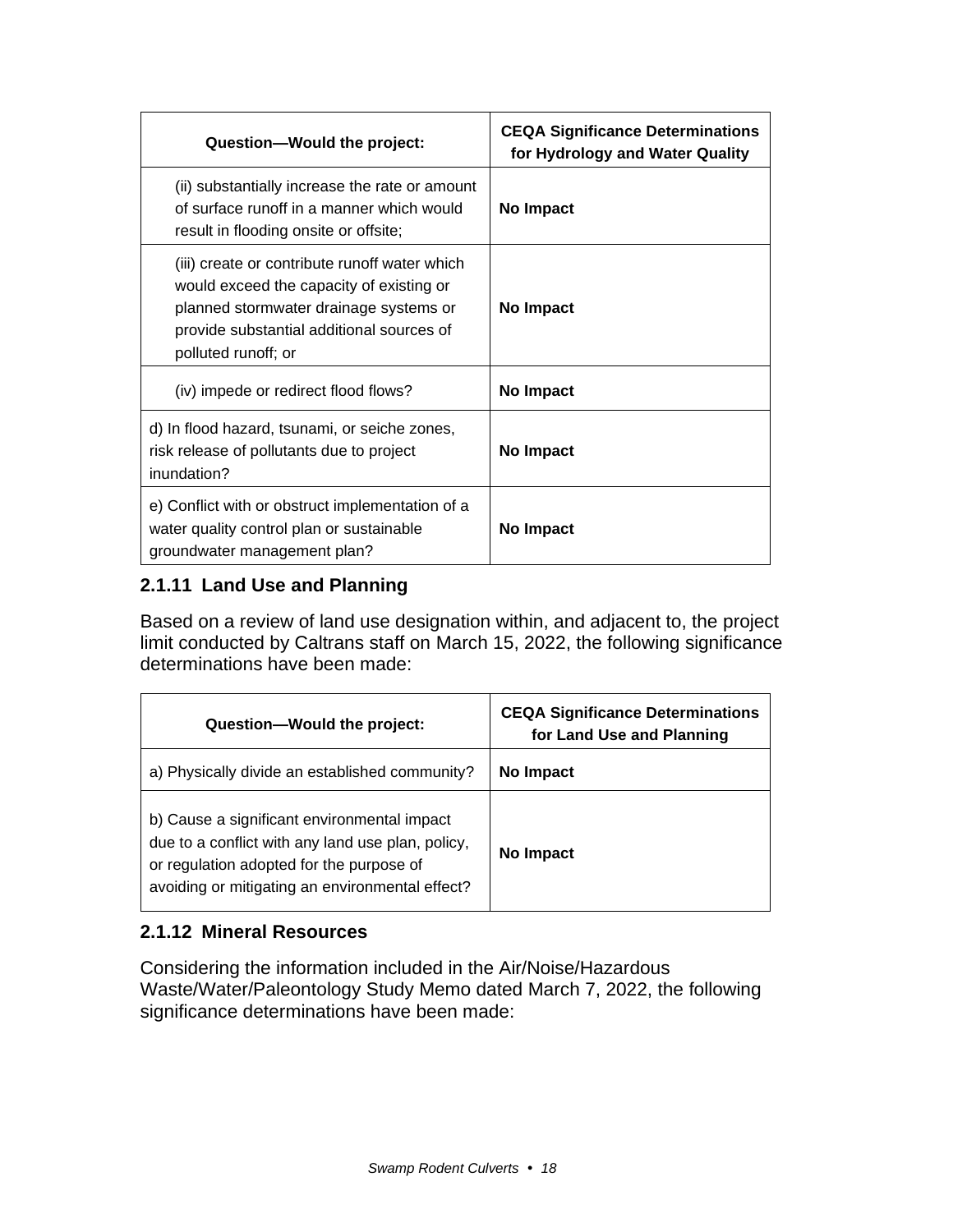| Question-Would the project:                                                                                                                                                    | <b>CEQA Significance Determinations</b><br>for Mineral Resources |
|--------------------------------------------------------------------------------------------------------------------------------------------------------------------------------|------------------------------------------------------------------|
| a) Result in the loss of availability of a known<br>mineral resource that would be of value to the<br>region and the residents of the state?                                   | No Impact                                                        |
| b) Result in the loss of availability of a locally<br>important mineral resource recovery site<br>delineated on a local general plan, specific plan<br>or other land use plan? | <b>No Impact</b>                                                 |

#### <span id="page-26-0"></span>**2.1.13 Noise**

Considering the information included in the Air/Noise/Hazardous Waste/Water/Paleontology Study Memo dated March 7, 2022, the following significance determinations have been made:

| Question-Would the project result in:                                                                                                                                                                                                                                                                                       | <b>CEQA Significance Determinations</b><br>for Noise |
|-----------------------------------------------------------------------------------------------------------------------------------------------------------------------------------------------------------------------------------------------------------------------------------------------------------------------------|------------------------------------------------------|
| a) Generation of a substantial temporary or<br>permanent increase in ambient noise levels in<br>the vicinity of the project in excess of standards<br>established in the local general plan or noise<br>ordinance, or applicable standards of other<br>agencies?                                                            | No Impact                                            |
| b) Generation of excessive groundborne<br>vibration or groundborne noise levels?                                                                                                                                                                                                                                            | <b>No Impact</b>                                     |
| c) For a project located within the vicinity of a<br>private airstrip or an airport land use plan or,<br>where such a plan has not been adopted, within<br>two miles of a public airport or public use<br>airport, would the project expose people<br>residing or working in the project area to<br>excessive noise levels? | <b>No Impact</b>                                     |

#### <span id="page-26-1"></span>**2.1.14 Population and Housing**

Based on a review of land use designation within, and adjacent to, the project limit conducted by Caltrans staff on March 15, 2022, the following significance determinations have been made: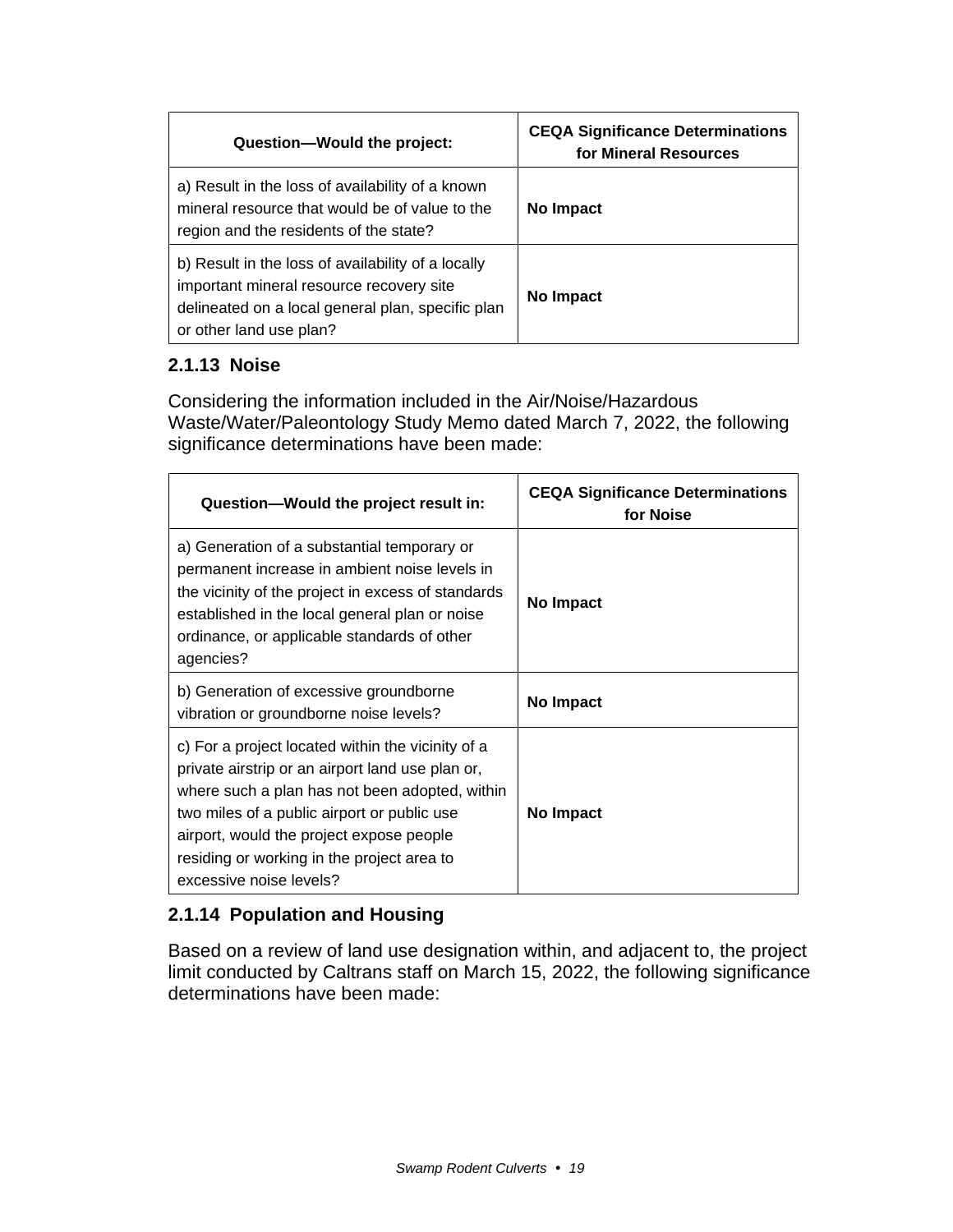| Question-Would the project:                                                                                                                                                                                                     | <b>CEQA Significance Determinations</b><br>for Population and Housing |
|---------------------------------------------------------------------------------------------------------------------------------------------------------------------------------------------------------------------------------|-----------------------------------------------------------------------|
| a) Induce substantial unplanned population<br>growth in an area, either directly (for example,<br>by proposing new homes and businesses) or<br>indirectly (for example, through extension of<br>roads or other infrastructure)? | <b>No Impact</b>                                                      |
| b) Displace substantial numbers of existing<br>people or housing, necessitating the<br>construction of replacement housing<br>elsewhere?                                                                                        | No Impact                                                             |

#### <span id="page-27-0"></span>**2.1.15 Public Services**

Based on a review of land use designation within, and adjacent to, the project limit conducted by Caltrans staff on March 15, 2022, the following significance determinations have been made:

| Question:                                                                                                                                                                                                                                                                                                                                                                                                                                                                  | <b>CEQA Significance Determinations</b><br>for Public Services |
|----------------------------------------------------------------------------------------------------------------------------------------------------------------------------------------------------------------------------------------------------------------------------------------------------------------------------------------------------------------------------------------------------------------------------------------------------------------------------|----------------------------------------------------------------|
| a) Would the project result in substantial<br>adverse physical impacts associated with the<br>provision of new or physically altered<br>governmental facilities, need for new or<br>physically altered governmental facilities, the<br>construction of which could cause significant<br>environmental impacts, in order to maintain<br>acceptable service ratios, response times or<br>other performance objectives for any of the<br>public services:<br>Fire protection? | No Impact                                                      |
| Police protection?                                                                                                                                                                                                                                                                                                                                                                                                                                                         | No Impact                                                      |
| Schools?                                                                                                                                                                                                                                                                                                                                                                                                                                                                   | <b>No Impact</b>                                               |
| Parks?                                                                                                                                                                                                                                                                                                                                                                                                                                                                     | No Impact                                                      |
| Other public facilities?                                                                                                                                                                                                                                                                                                                                                                                                                                                   | <b>No Impact</b>                                               |

#### <span id="page-27-1"></span>**2.1.16 Recreation**

Based on a review of land use designation within, and adjacent to, the project limit conducted by Caltrans staff on March 15, 2022, the following significance determinations have been made: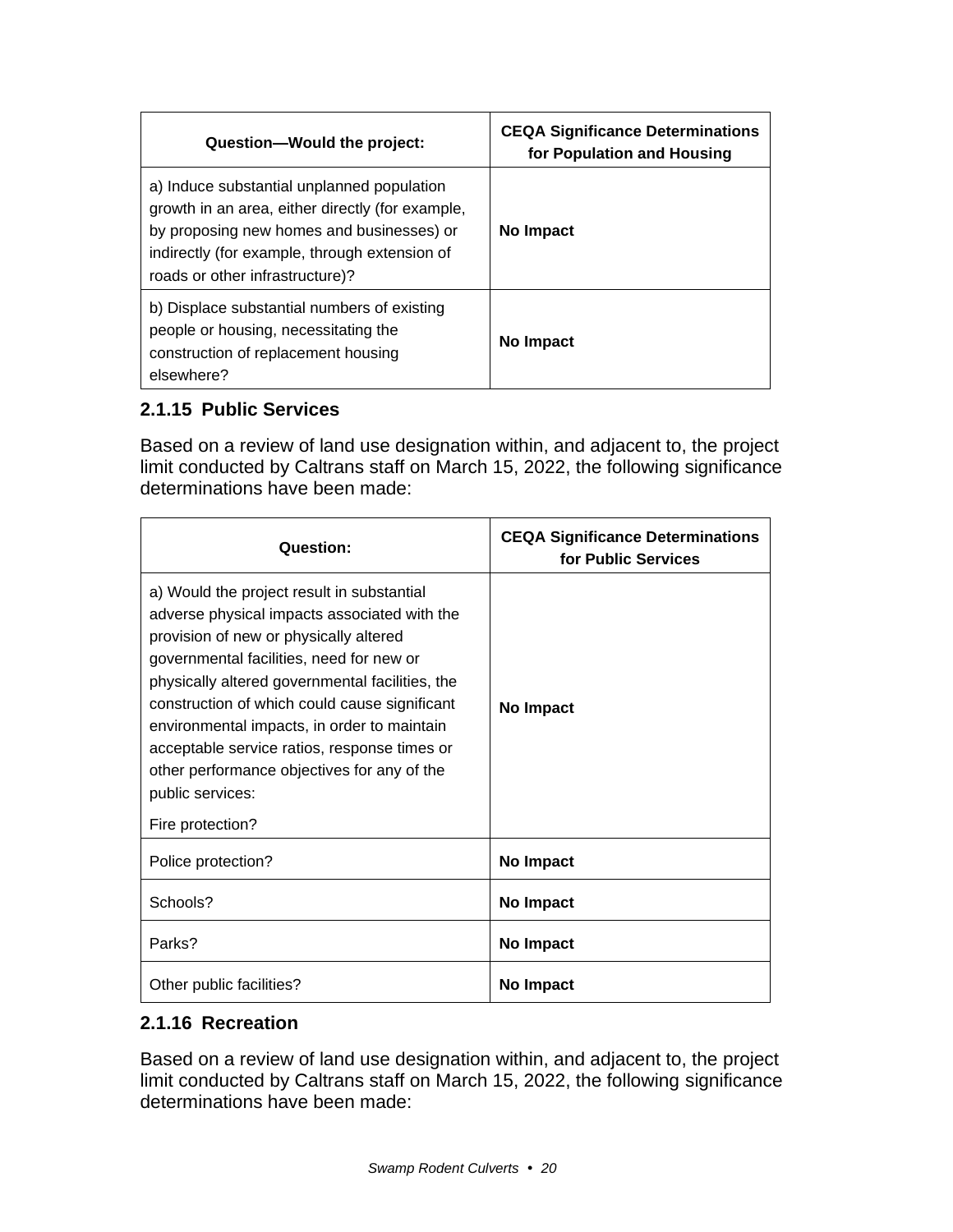| Question-Would the project:                                                                                                                                                                                                | <b>CEQA Significance Determinations</b><br>for Recreation |
|----------------------------------------------------------------------------------------------------------------------------------------------------------------------------------------------------------------------------|-----------------------------------------------------------|
| a) Would the project increase the use of<br>existing neighborhood and regional parks or<br>other recreational facilities such that substantial<br>physical deterioration of the facility would occur<br>or be accelerated? | No Impact                                                 |
| b) Does the project include recreational facilities<br>or require the construction or expansion of<br>recreational facilities which might have an<br>adverse physical effect on the environment?                           | No Impact                                                 |

#### <span id="page-28-0"></span>**2.1.17 Transportation**

Based on a review of the project and relevant transportation policy conducted by Caltrans staff on September 22, 2021, the following significance determinations have been made:

| Question-Would the project:                                                                                                                                               | <b>CEQA Significance</b><br><b>Determinations for Transportation</b> |
|---------------------------------------------------------------------------------------------------------------------------------------------------------------------------|----------------------------------------------------------------------|
| a) Conflict with a program, plan, ordinance, or<br>policy addressing the circulation system,<br>including transit, roadway, bicycle and<br>pedestrian facilities?         | No Impact                                                            |
| b) Conflict or be inconsistent with CEQA<br>Guidelines Section 15064.3, subdivision (b)?                                                                                  | No Impact                                                            |
| c) Substantially increase hazards due to a<br>geometric design feature (e.g., sharp curves or<br>dangerous intersections) or incompatible uses<br>(e.g., farm equipment)? | No Impact                                                            |
| d) Result in inadequate emergency access?                                                                                                                                 | No Impact                                                            |

#### <span id="page-28-1"></span>**2.1.18 Tribal Cultural Resources**

Considering the information included in the Section 106 Cultural Resources Screening Memo dated March 15, 2022, the following significance determinations have been made: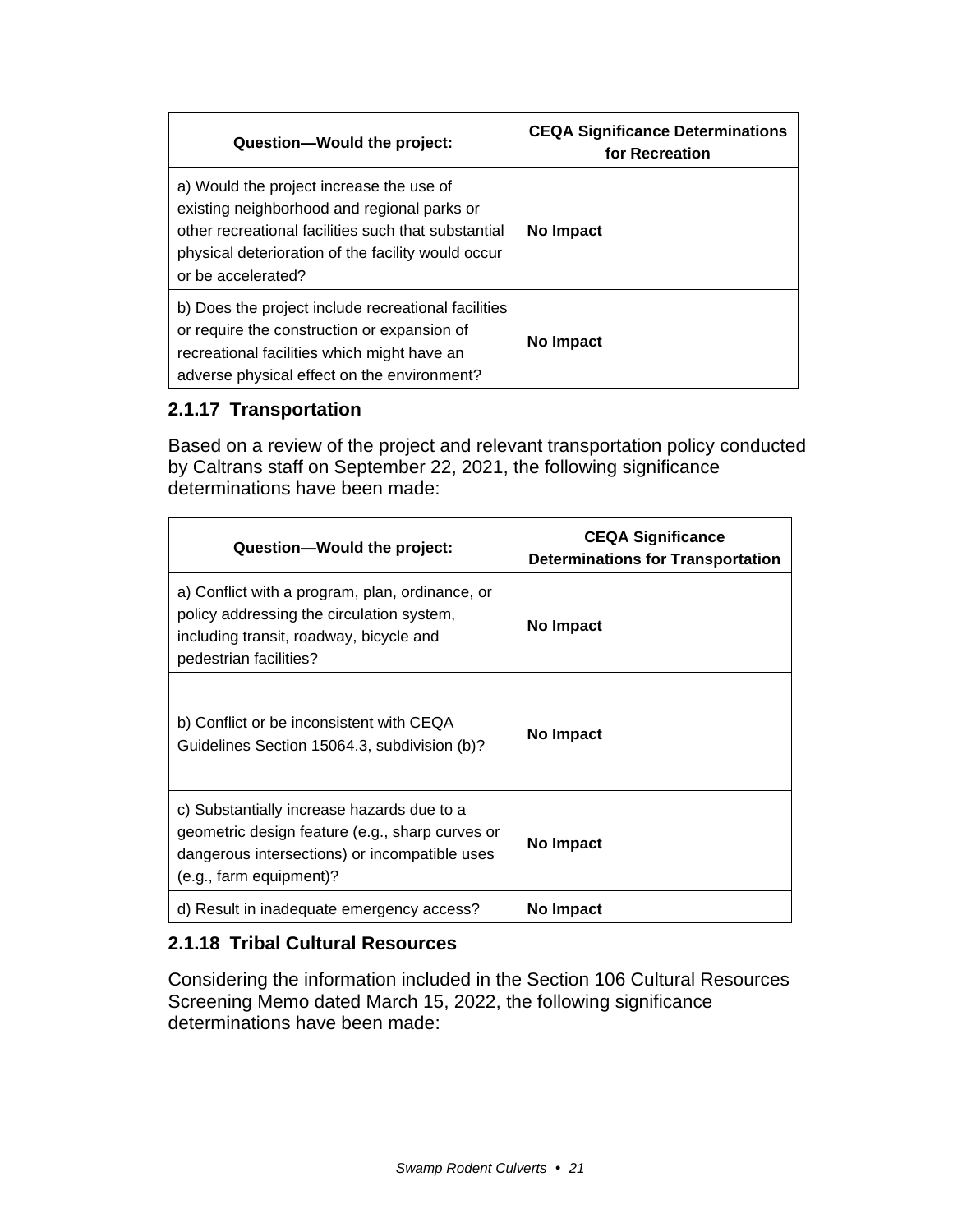| Question:                                                                                                                                                                                                                                                                                                                                                                                                                                       | <b>CEQA Significance Determinations</b><br>for Tribal Cultural Resources |
|-------------------------------------------------------------------------------------------------------------------------------------------------------------------------------------------------------------------------------------------------------------------------------------------------------------------------------------------------------------------------------------------------------------------------------------------------|--------------------------------------------------------------------------|
| Would the project cause a substantial adverse<br>change in the significance of a tribal cultural<br>resource, defined in Public Resources Code<br>Section 21074 as either a site, feature, place,<br>cultural landscape that is geographically<br>defined in terms of the size and scope of the<br>landscape, sacred place, or object with cultural<br>value to a California Native American tribe, and<br>that is:                             | No Impact                                                                |
| a) Listed or eligible for listing in the California<br>Register of Historical Resources, or in a local<br>register of historical resources as defined in<br>Public Resources Code Section 5020.1(k), or                                                                                                                                                                                                                                         |                                                                          |
| b) A resource determined by the lead agency, in<br>its discretion and supported by substantial<br>evidence, to be significant pursuant to criteria<br>set forth in subdivision (c) of Public Resources<br>Code Section 5024.1. In applying the criteria set<br>forth in subdivision (c) of Public Resource Code<br>Section 5024.1, the lead agency shall consider<br>the significance of the resource to a California<br>Native American tribe. | <b>No Impact</b>                                                         |

#### <span id="page-29-0"></span>**2.1.19 Utilities and Service Systems**

Based on a review of project features conducted by Caltrans staff on March 15, 2022, the following significance determinations have been made:

| Question-Would the project:                                                                                                                                                                                                                                                                            | <b>CEQA Significance Determinations</b><br>for Utilities and Service Systems |
|--------------------------------------------------------------------------------------------------------------------------------------------------------------------------------------------------------------------------------------------------------------------------------------------------------|------------------------------------------------------------------------------|
| a) Require or result in the relocation or<br>construction of new or expanded water,<br>wastewater treatment or storm water drainage,<br>electric power, natural gas, or<br>telecommunications facilities, the construction<br>or relocation of which could cause significant<br>environmental effects? | No Impact                                                                    |
| b) Have sufficient water supplies available to<br>serve the project and reasonably foreseeable<br>future development during normal, dry and<br>multiple dry years?                                                                                                                                     | No Impact                                                                    |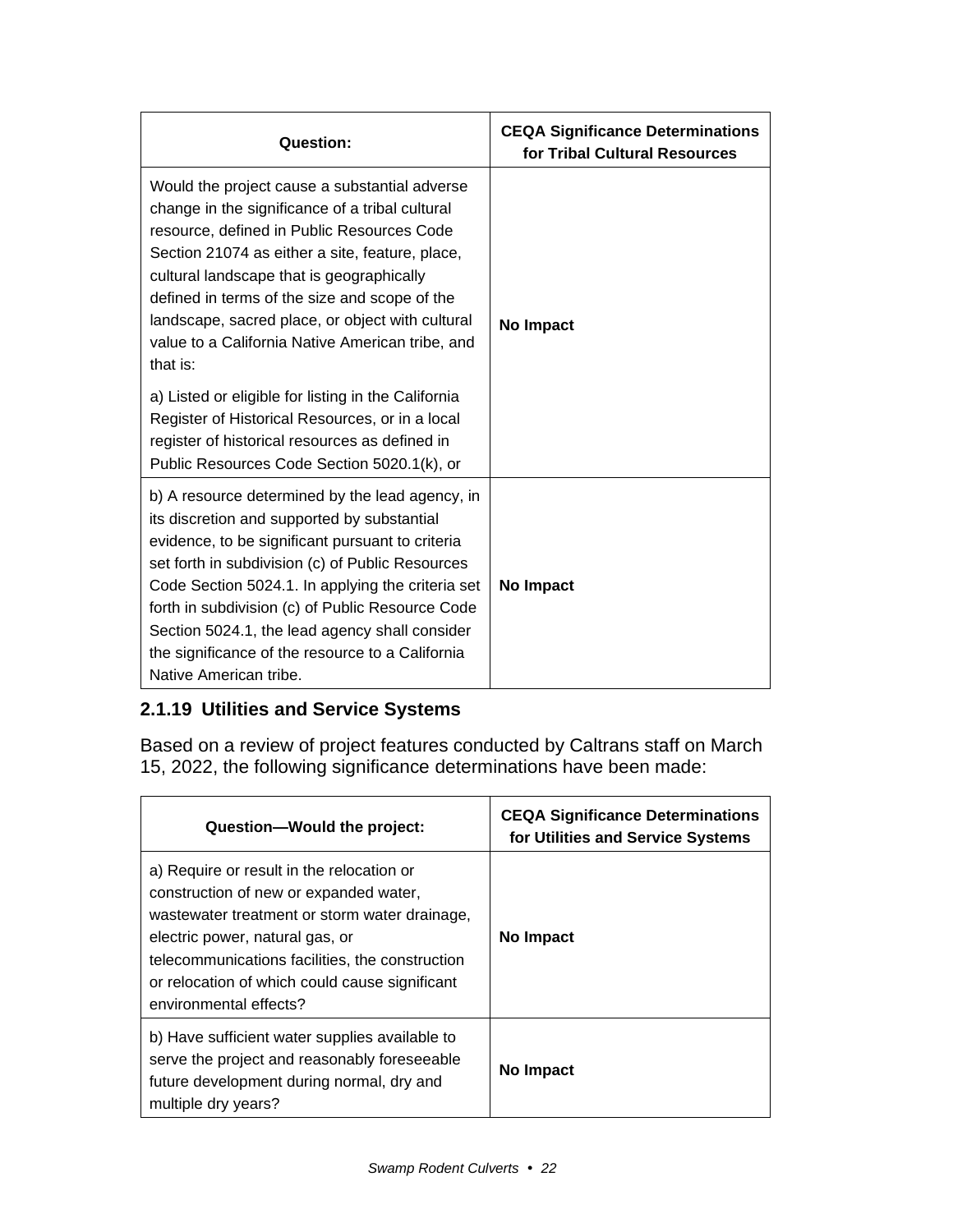| Question—Would the project:                                                                                                                                                                                                                   | <b>CEQA Significance Determinations</b><br>for Utilities and Service Systems |
|-----------------------------------------------------------------------------------------------------------------------------------------------------------------------------------------------------------------------------------------------|------------------------------------------------------------------------------|
| c) Result in a determination by the wastewater<br>treatment provider which serves or may serve<br>the project that it has adequate capacity to<br>serve the project's projected demand in addition<br>to the provider's existing commitments? | No Impact                                                                    |
| d) Generate solid waste in excess of state or<br>local standards, or in excess of the capacity of<br>local infrastructure, or otherwise impair the<br>attainment of solid waste reduction goals?                                              | No Impact                                                                    |
| e) Comply with federal, state, and local<br>management and reduction statutes and<br>regulations related to solid waste?                                                                                                                      | No Impact                                                                    |

#### <span id="page-30-0"></span>**2.1.20 Wildfire**

Based on a review of wildfire risk within and adjacent to the project limit conducted by Caltrans staff on March 15, 2021 the following significance determinations have been made:

If located in or near state responsibility areas or lands classified as very high fire hazard severity zones:

| Question-Would the project:                                                                                                                                                                                                                                                       | <b>CEQA Significance Determinations</b><br>for Wildfire |
|-----------------------------------------------------------------------------------------------------------------------------------------------------------------------------------------------------------------------------------------------------------------------------------|---------------------------------------------------------|
| a) Substantially impair an adopted emergency<br>response plan or emergency evacuation plan?                                                                                                                                                                                       | No Impact                                               |
| b) Due to slope, prevailing winds, and other<br>factors, exacerbate wildfire risks, and thereby<br>expose project occupants to pollutant<br>concentrations from a wildfire or the<br>uncontrolled spread of a wildfire?                                                           | No Impact                                               |
| c) Require the installation or maintenance of<br>associated infrastructure (such as roads, fuel<br>breaks, emergency water sources, power lines<br>or other utilities) that may exacerbate fire risk or<br>that may result in temporary or ongoing impacts<br>to the environment? | No Impact                                               |
| d) Expose people or structures to significant<br>risks, including downslope or downstream                                                                                                                                                                                         | No Impact                                               |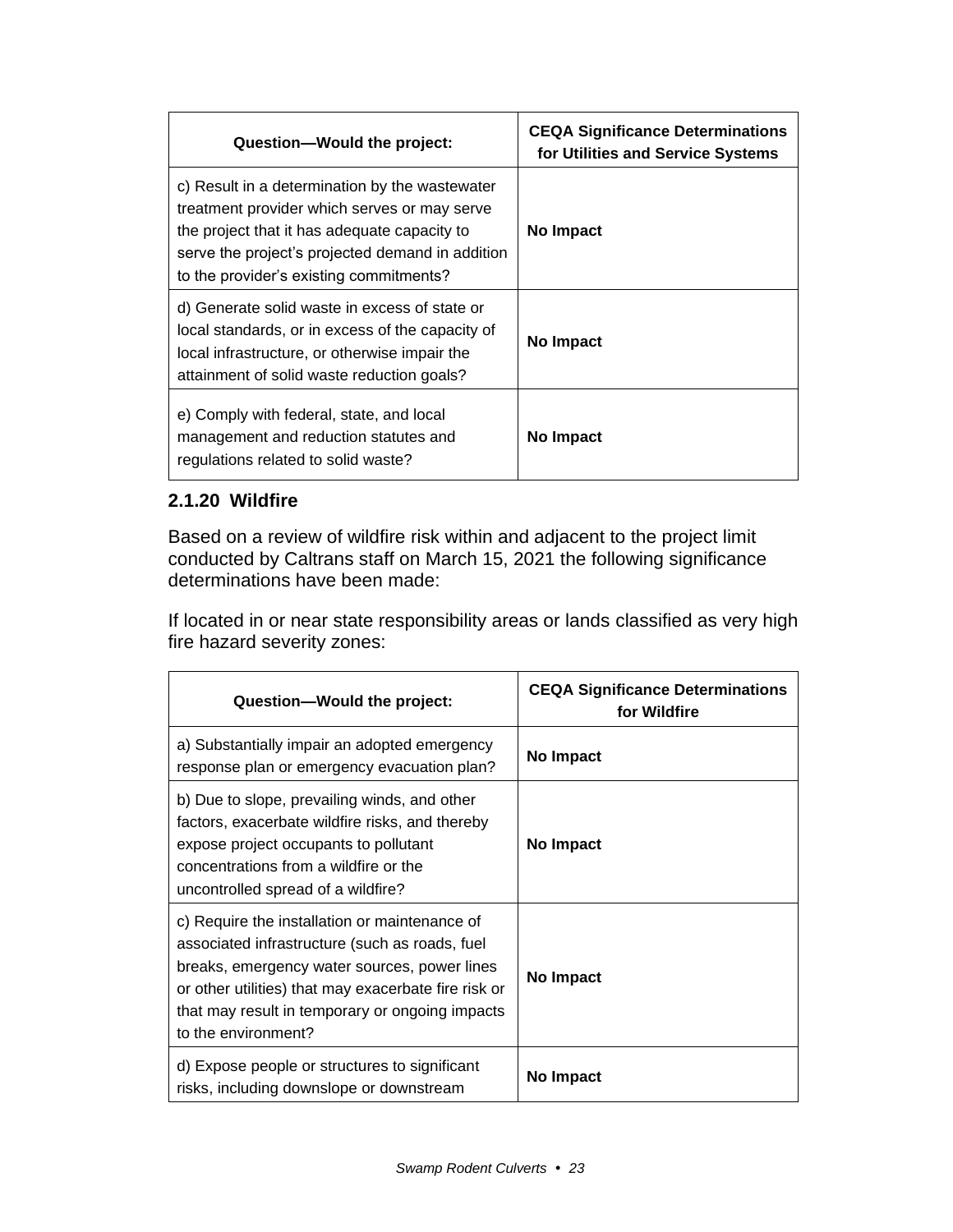| Question-Would the project:                          | <b>CEQA Significance Determinations</b><br>for Wildfire |
|------------------------------------------------------|---------------------------------------------------------|
| flooding or landslides, as a result of runoff, post- |                                                         |
| fire slope instability, or drainage changes?         |                                                         |

# <span id="page-31-0"></span>**2.1.21 Mandatory Findings of Significance**

| <b>Question:</b>                                                                                                                                                                                                                                                                                                                                                                                                                                                                                                   | <b>CEQA Significance Determinations</b><br>for Mandatory Findings of<br><b>Significance</b> |
|--------------------------------------------------------------------------------------------------------------------------------------------------------------------------------------------------------------------------------------------------------------------------------------------------------------------------------------------------------------------------------------------------------------------------------------------------------------------------------------------------------------------|---------------------------------------------------------------------------------------------|
| a) Does the project have the potential to<br>substantially degrade the quality of the<br>environment, substantially reduce the habitat of<br>a fish or wildlife species, cause a fish or wildlife<br>population to drop below self-sustaining levels,<br>threaten to eliminate a plant or animal<br>community, substantially reduce the number or<br>restrict the range of a rare or endangered plant<br>or animal or eliminate important examples of<br>the major periods of California history or<br>prehistory? | <b>Less Than Significant With</b><br><b>Mitigation Incorporated</b>                         |
| b) Does the project have impacts that are<br>individually limited, but cumulatively<br>considerable? ("Cumulatively considerable"<br>means that the incremental effects of a project<br>are considerable when viewed in connection<br>with the effects of past projects, the effects of<br>other current projects, and the effects of<br>probable future projects)?                                                                                                                                                | No Impact                                                                                   |
| c) Does the project have environmental effects<br>which will cause substantial adverse effects on<br>human beings, either directly or indirectly?                                                                                                                                                                                                                                                                                                                                                                  | <b>No Impact</b>                                                                            |

Based upon the analyses contained in this document, through implementation of mitigation measure BIO 7 under Section 2.1.4, this project will have a less than significant impact on jurisdictional wetland.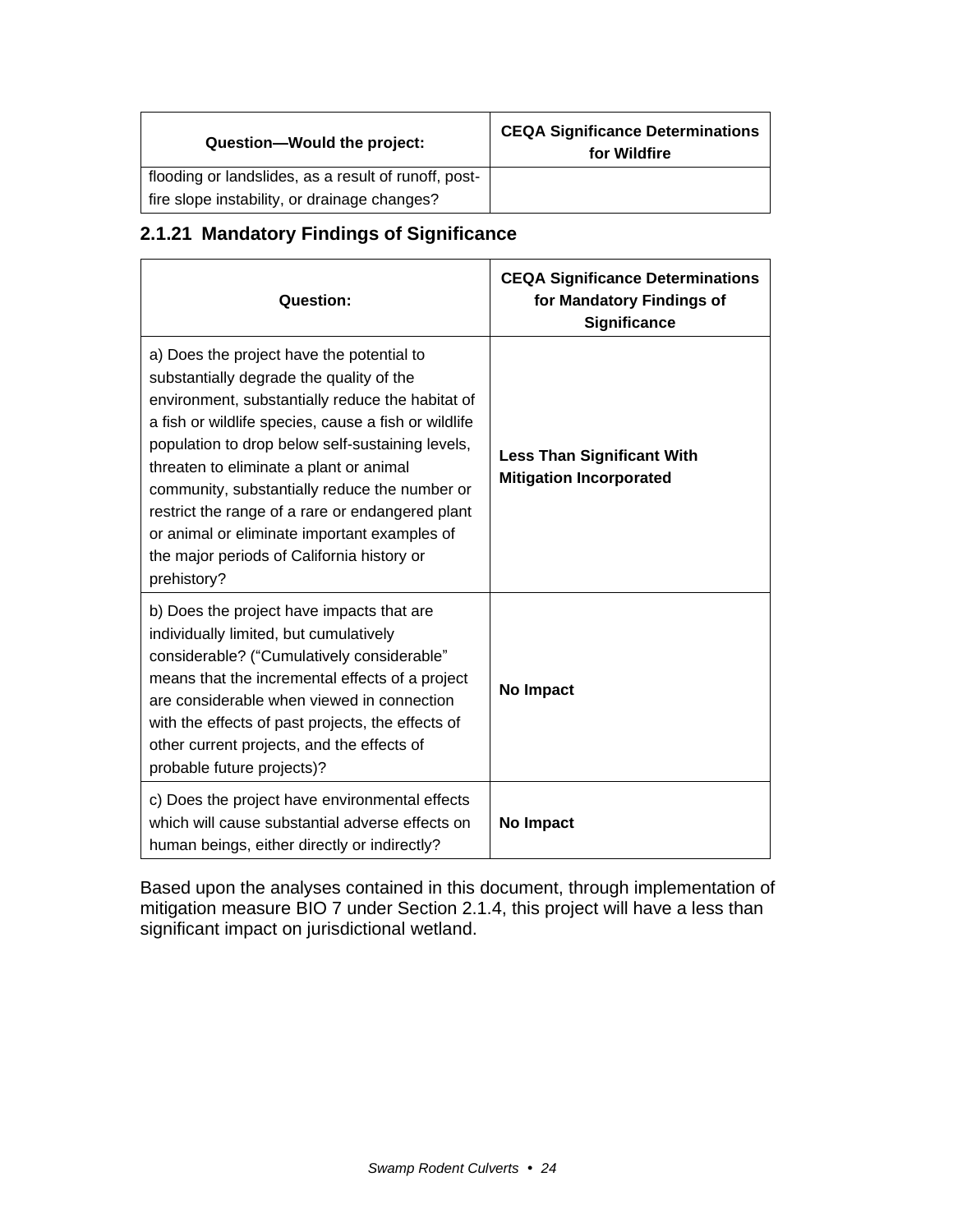# <span id="page-32-0"></span>**Appendix A** Title VI Policy Statement

STATE OF CALIFORNIA-CALIFORNIA STATE TRANSPORTATION AGENCY

#### **DEPARTMENT OF TRANSPORTATION**

OFFICE OF THE DIRECTOR P.O. BOX 942873, MS-49 SACRAMENTO, CA 94273-0001 PHONE (916) 654-6130 FAX (916) 653-5776 **TIY 711** www.dot.ca.gov



Making Conservation a Californic Way of Life.

September 2021

#### **NON-DISCRIMINATION POLICY STATEMENT**

The California Department of Transportation, under Title VI of the Civil Rights Act of 1964, ensures "No person in the United States shall, on the ground of race, color, or national origin, be excluded from participation in, be denied the benefits of, or be subjected to discrimination under any program or activity receiving federal financial assistance."

Caltrans will make every effort to ensure nondiscrimination in all of its services, programs and activities, whether they are federally funded or not, and that services and benefits are fairly distributed to all people, regardless of race, color, or national origin, In addition, Caltrans will facilitate meaningful participation in the transportation planning process in a nondiscriminatory manner.

Related federal statutes, remedies, and state law further those protections to include sex, disability, religion, sexual orientation, and age.

For information or guidance on how to file a complaint, or obtain more information regarding Title VI, please contact the Title VI Branch Manager at (916) 324-8379 or visit the following web page: https://dot.ca.gov/programs/civil-rights/title-vi.

To obtain this information in an alternate format such as Braille or in a language other than English, please contact the California Department of Transportation, Office of Civil Rights, at 1823 14th Street, MS-79, Sacramento, CA 95811; PO Box 942874, MS-79, Sacramento, CA 94274-0001; (916) 324-8379 (TTY 711); or at Title.VI@dot.ca.gov.

**Toks Omishakin** 

Director

"Provide a safe and reliable transportation network that serves all people and respects the environment."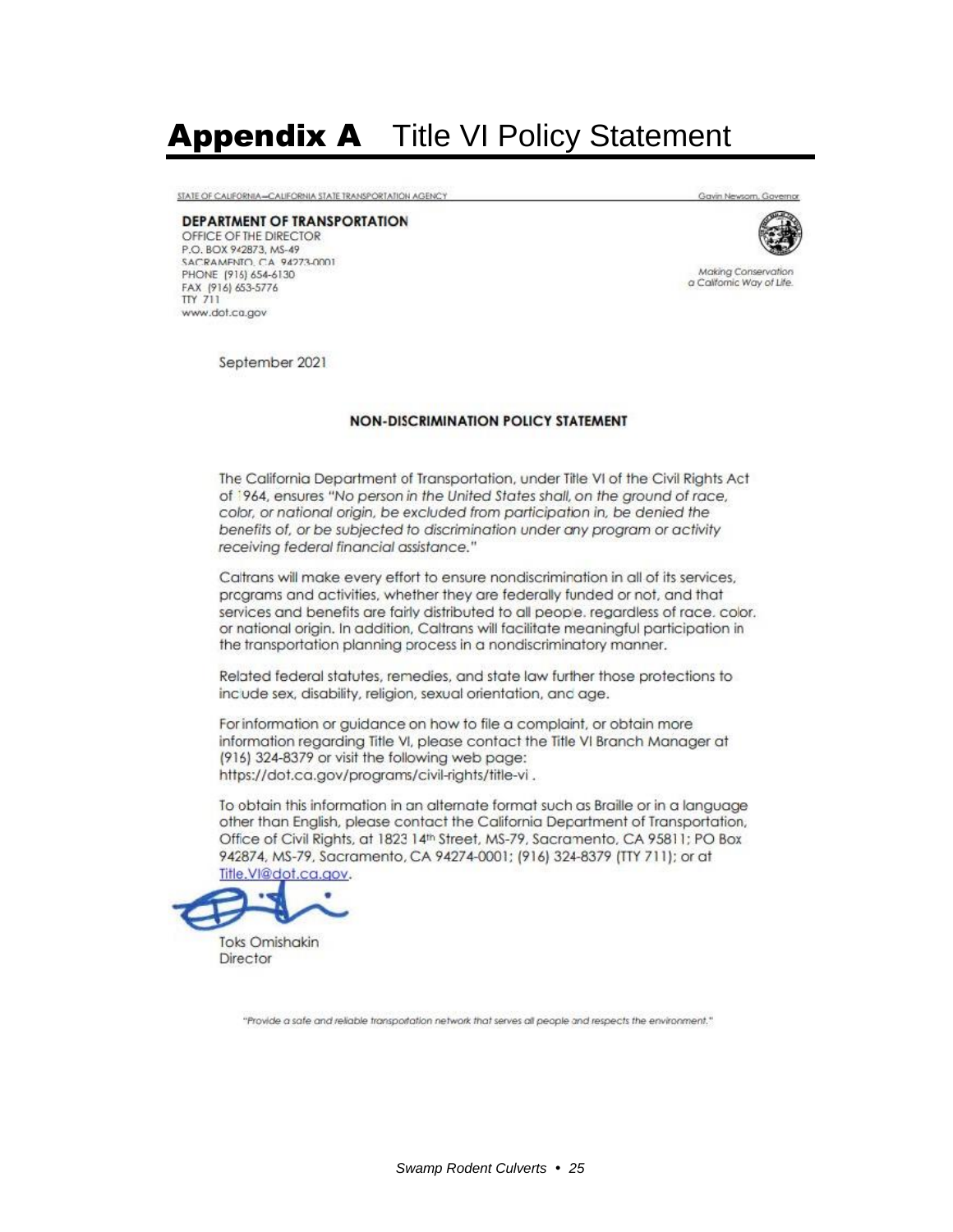**STATE OF CALIFORNIA-CALIFORNIA STATE TRANSPORTATION AGENCY** 

**DEPARTMENT OF TRANSPORTATION** OFFICE OF THE DIRECTOR P.O. BOX 942873, MS-49 SACRAMENTO, CA 94273-0001 PHONE (916) 654-6130 FAX (916) 653-5776  $TTY$   $711$ www.dot.ca.gov



**Making Conservation** a California Way of Life

Gavin Newsom, Gov

Septiembre de 2021

#### **DECLARACIÓN DE POLÍTICA DE NO DISCRIMINACIÓN**

El Departamento de Transporte de California, bajo el Título VI de la Ley de Derechos Civiles de 1964, asegura que "Ninguna persona en los Estados Unidos, debido a su raza, color u origen nacional, será excluída de participar, ni se le negarán los beneficios, o será objeto de discriminación, en ningún programa o actividad que reciba ayuda financiera federal."

Caltrans hará todos los esfuerzos para asegurar que no exista discriminación en ninguno de sus servicios, programas y actividades, ya sea que reciban fondos del gobierno federal o no, y que los servicios y beneficios sean justamente distribuidos a todas las personas sin importar su raza, color, u origen nacional. Adicionalmente, Caltrans facilitará la participación significativa en el proceso de planeación de los programas de transporte de manera no discriminatoria.

Los estatutos federales relacionados, los remedios, y la ley estatal refuerzan estas protecciones para incluir el sexo, la discapacidad, la religión, la orientación sexual y la edad.

Para información u orientación sobre cómo presentar una queja o para obtener más información relacionada con el Título VI, por favor comuníquese con el Gerente del Título VI al teléfono (916) 324-8379 o visite la siguiente página de Internet: https://dot.ca.gov/programs/civil-rights/title-vi.

Para obtener esta información en un formato alternativo como el Braille o en un lenguaje diferente al inglés, por favor póngase en contacto con la Oficina de Derechos Civiles del Departamento de Transporte de California, al 1823 14th Street, MS-79, Sacramento, CA 95811; PO Box 942874, MS-79, Sacramento, CA 94274-0001; al teléfono (916) 324-8379 (Teléfono de Texto TTY: 711); o al email: Title.VI@dot.ca.gov

**Toks Omishakin Director** 

"Provide a safe and reliable transportation network that serves all people and respects the environment."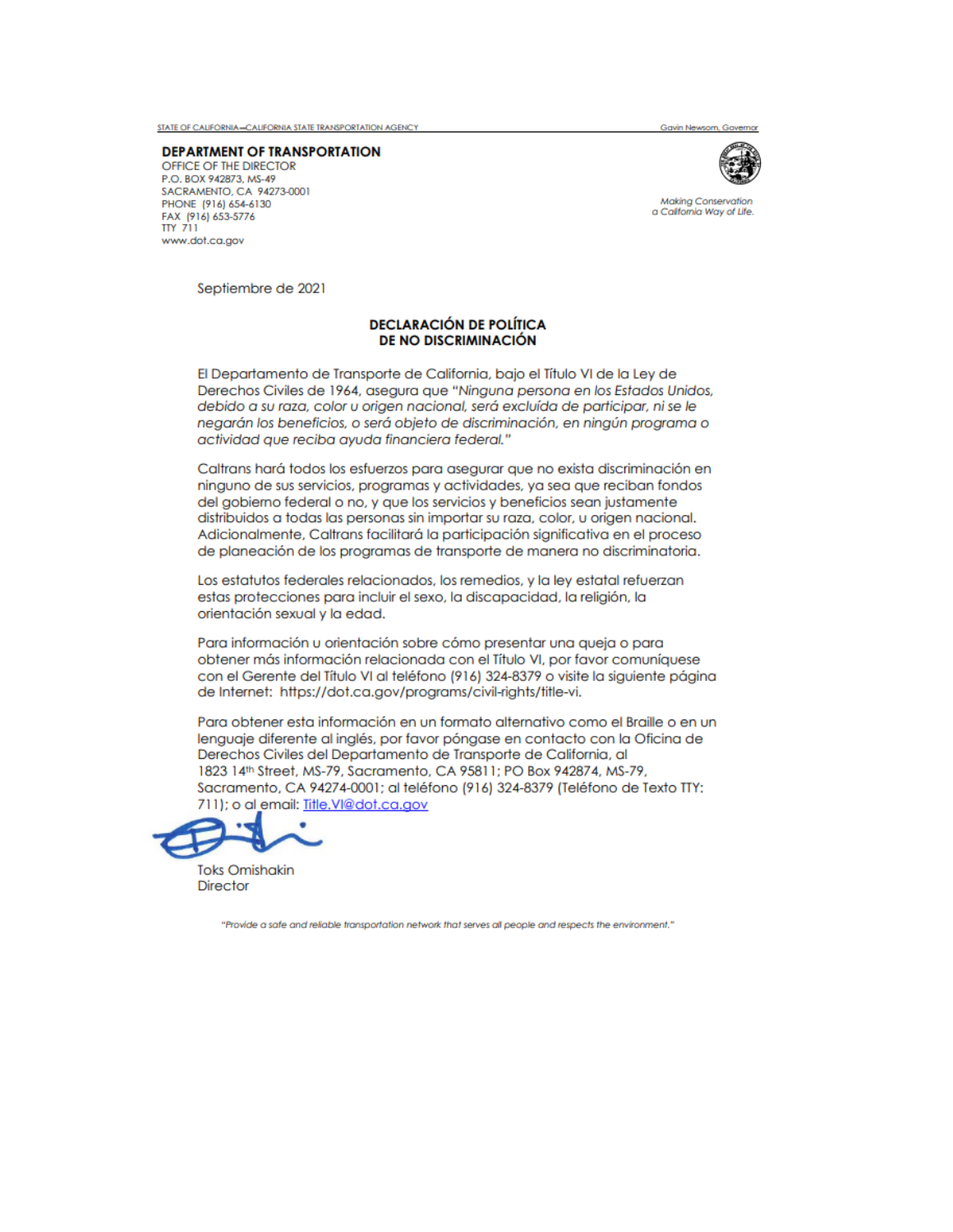# <span id="page-34-0"></span>Appendix B Comment Letters and Responses

This appendix contains the comments received during the public circulation and comment period from April 15, 2022 to May 15, 2022, retyped for readability. A Caltrans response follows each comment presented.

#### **Comment from:** Jackson Hurst

I have reviewed the Draft Environmental Document for Caltrans Swamp Rodent Culverts Project. I approve and support the build alternative because the build alternative will replace 2 failed culverts under CA 178 at PM 72.70 and 72.79 with culverts that are up to current design standards which will improve safety along CA 178.

**Response:** Thank you for your input on the Swamp Rodent Culverts Project.